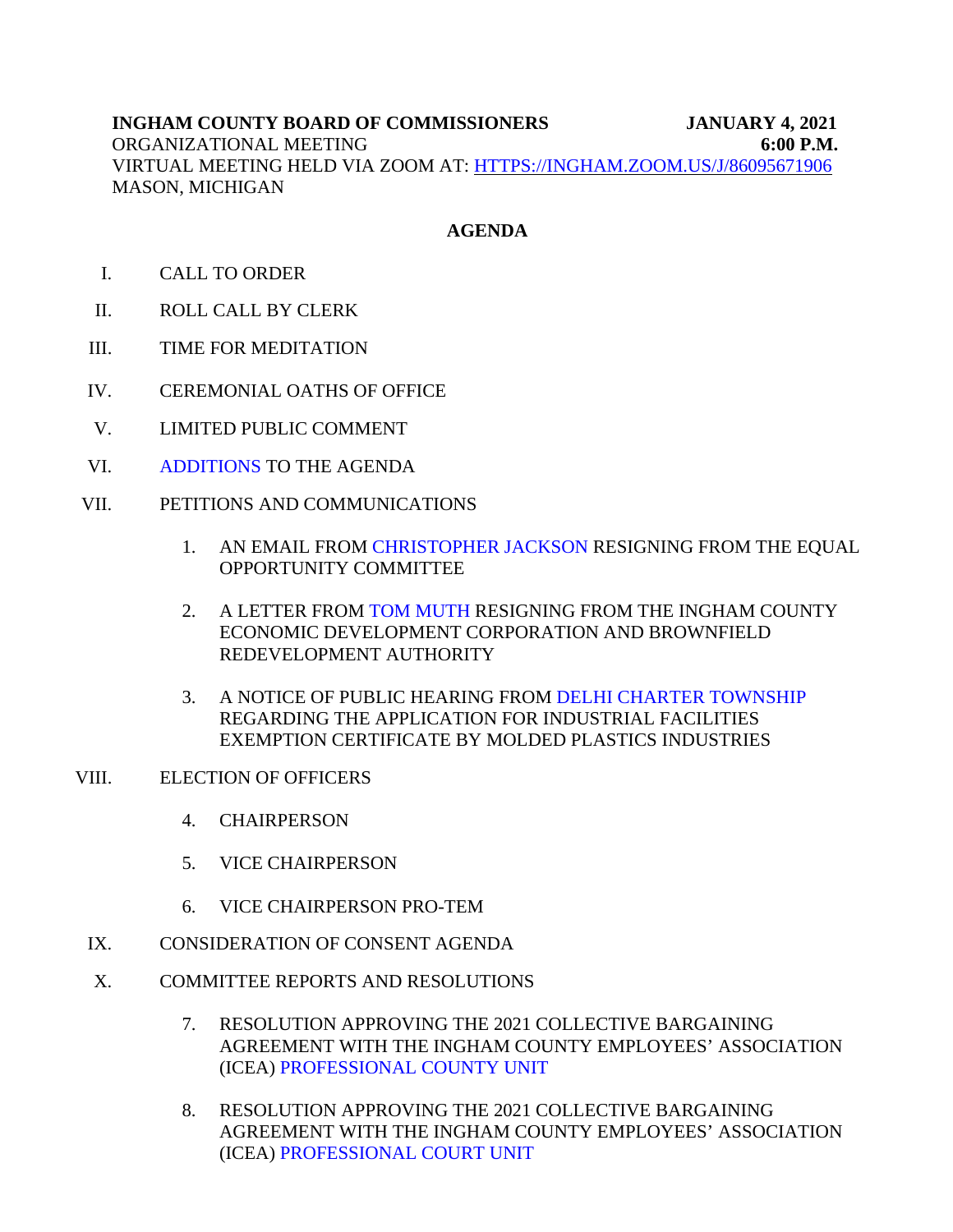- 9. RESOLUTION APPROVING THE 2021 COLLECTIVE BARGAINING AGREEMENT [WITH THE COMMAND OFFICERS ASSO](#page-8-0)CIATION OF MICHIGAN (COAM) 911 SUPERVISORY UNIT
- 10. RESOLUTION APPROVING THE 2021 COLLECTIVE BARGAINING AGREEMENT WITH THE INGHAM COUNTY EMPLOYEES' ASSOCIATION (IC[EA\) ASSISTANT PROSECUTING ATTORNEYS' UNIT](#page-9-0)
- 11. RESOLUTION APPROVING THE COLLECTIVE BARGAINING AGREEMENT WAGE REOPENER WITH THE TECHNICAL, PROFESSIONAL AND OFFICEWORKERS ASSOCIATION OF MICHI[GAN \(TPOAM\)](#page-10-0)
- 12. RESOLUTION APPROVING THE 2021 COLLECTIVE BARGAINING AGREEMENT WITH THE TECHNICAL, PROFESSIONAL AND OFFICEWORKERS ASSOCIATION OF MICHI[GAN \(TPOAM\)](#page-11-0)
- 13. RESOLUTION APPROVING THE 2021 COLLECTIVE BARGAINING AGREEMENT WITH THE INGHAM COUNTY EMPLOYEES' ASSOCIATION (ICEA) [PARK RANGERS' UNIT](#page-12-0)
- 14. RESOLUTION APPROVING THE 2021 COLLECTIVE BARGAINING AGREEMENT WITH THE INGHAM COUNTY EMPLOYEES' ASSOCIATION (ICE[A\) PUBLIC HEALTH NURSES UNIT](#page-13-0)
- XI. SPECIAL ORDERS OF THE DAY
	- 15. STANDING COMMITTEE APPOINTMENTS
	- 16. OTHER APPOINTMENTS
- XII. PUBLIC COMMENT
- XIII. COMMISSIONER ANNOUNCEMENTS
- XIV. ADJOURNMENT

## **THE 2021 MEETING SCHEDULE IS INCLUDED ON THE NEXT PAGE**

THE COUNTY OF INGHAM WILL PROVIDE NECESSARY AND REASONABLE AUXILIARY AIDS AND SERVICES, SUCH AS INTERPRETERS FOR THE HEARING IMPAIRED AND AUDIO TAPES OF PRINTED MATERIALS BEING CONSIDERED AT THE MEETINGS FOR THE VISUALLY IMPAIRED, FOR INDIVIDUALS WITH DISABILITIES AT THE MEETING UPON FIVE (5) WORKING DAYS NOTICE TO THE COUNTY OF INGHAM. INDIVIDUALS WITH DISABILITIES REQUIRING AUXILIARY AIDS OR SERVICES SHOULD CONTACT THE COUNTY OF INGHAM IN WRITING OR BY CALLING THE FOLLOWING: INGHAM COUNTY BOARD OF COMMISSIONERS, P.O. BOX 319, MASON, MI 48854, 517-676-7200.

## *PLEASE TURN OFF CELL PHONES AND OTHER ELECTRONIC DEVICES OR SET TO MUTE OR VIBRATE TO AVOID DISRUPTION OF THE MEETING*

## **FULL BOARD PACKETS ARE AVAILABLE AT: www.ingham.org**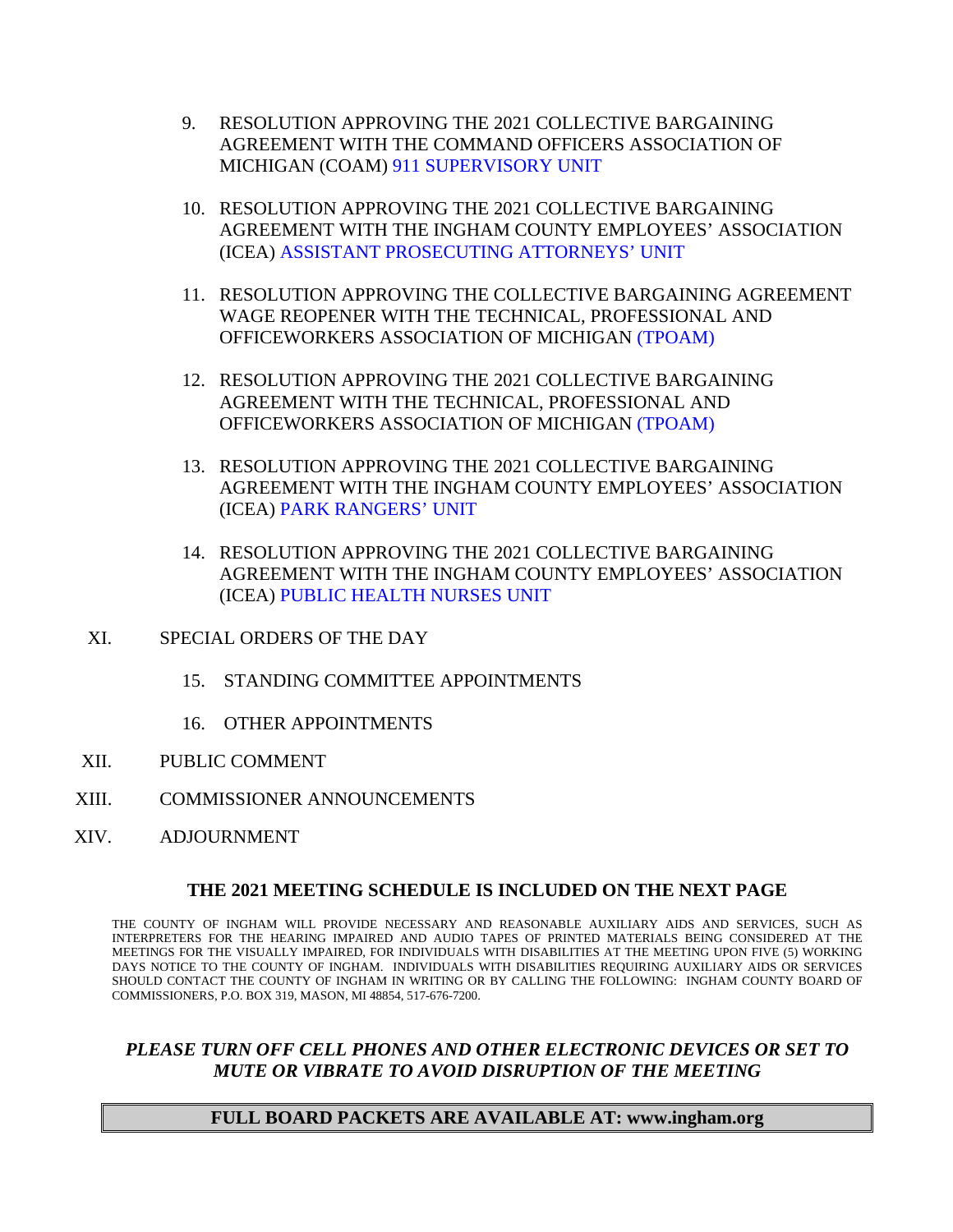# **INGHAM COUNTY BOARD OF COMMISSIONERS 2021 MEETING DATES**

| Monday, January 4     | $6:00 \text{ pm}$ | <b>Organizational Meeting</b> |
|-----------------------|-------------------|-------------------------------|
| Tuesday, January 26   | $6:30 \text{ pm}$ | <b>Regular Meeting</b>        |
| Tuesday, February 9   | 6:30 pm           | <b>Regular Meeting</b>        |
| Tuesday, February 23  | $6:30 \text{ pm}$ | <b>Regular Meeting</b>        |
| Tuesday, March 9      | $6:30 \text{ pm}$ | <b>Regular Meeting</b>        |
| Tuesday, March 23     | $6:30 \text{ pm}$ | <b>Regular Meeting</b>        |
| Tuesday, April 13     | $6:30 \text{ pm}$ | <b>Statutory Meeting</b>      |
| Tuesday, April 27     | $6:30 \text{ pm}$ | <b>Regular Meeting</b>        |
| Tuesday, May 11       | $6:30 \text{ pm}$ | <b>Regular Meeting</b>        |
| Tuesday, May 25       | $6:30 \text{ pm}$ | <b>Regular Meeting</b>        |
| Tuesday, June 8       | $6:00 \text{ pm}$ | <b>Regular Meeting</b>        |
| Tuesday, June 22      | $6:30$ pm         | <b>Regular Meeting</b>        |
| Tuesday, July 27      | $6:30 \text{ pm}$ | <b>Regular Meeting</b>        |
| Tuesday, August 24    | $6:30 \text{ pm}$ | <b>Regular Meeting</b>        |
| Tuesday, September 28 | $6:30 \text{ pm}$ | <b>Regular Meeting</b>        |
| Tuesday, October 12   | $6:30 \text{ pm}$ | <b>Statutory Meeting</b>      |
| Tuesday, October 26   | $6:30 \text{ pm}$ | <b>Regular Meeting</b>        |
| Tuesday, November 9   | $6:30 \text{ pm}$ | <b>Regular Meeting</b>        |
| Tuesday, November 23  | $6:30 \text{ pm}$ | <b>Regular Meeting</b>        |
| Tuesday, December 14  | $6:30 \text{ pm}$ | <b>Regular Meeting</b>        |

# **Unless otherwise noted, meetings are held in the Board of Commissioners Room, Third floor of the Ingham County Courthouse 341 S. Jefferson, Mason, Michigan 48854**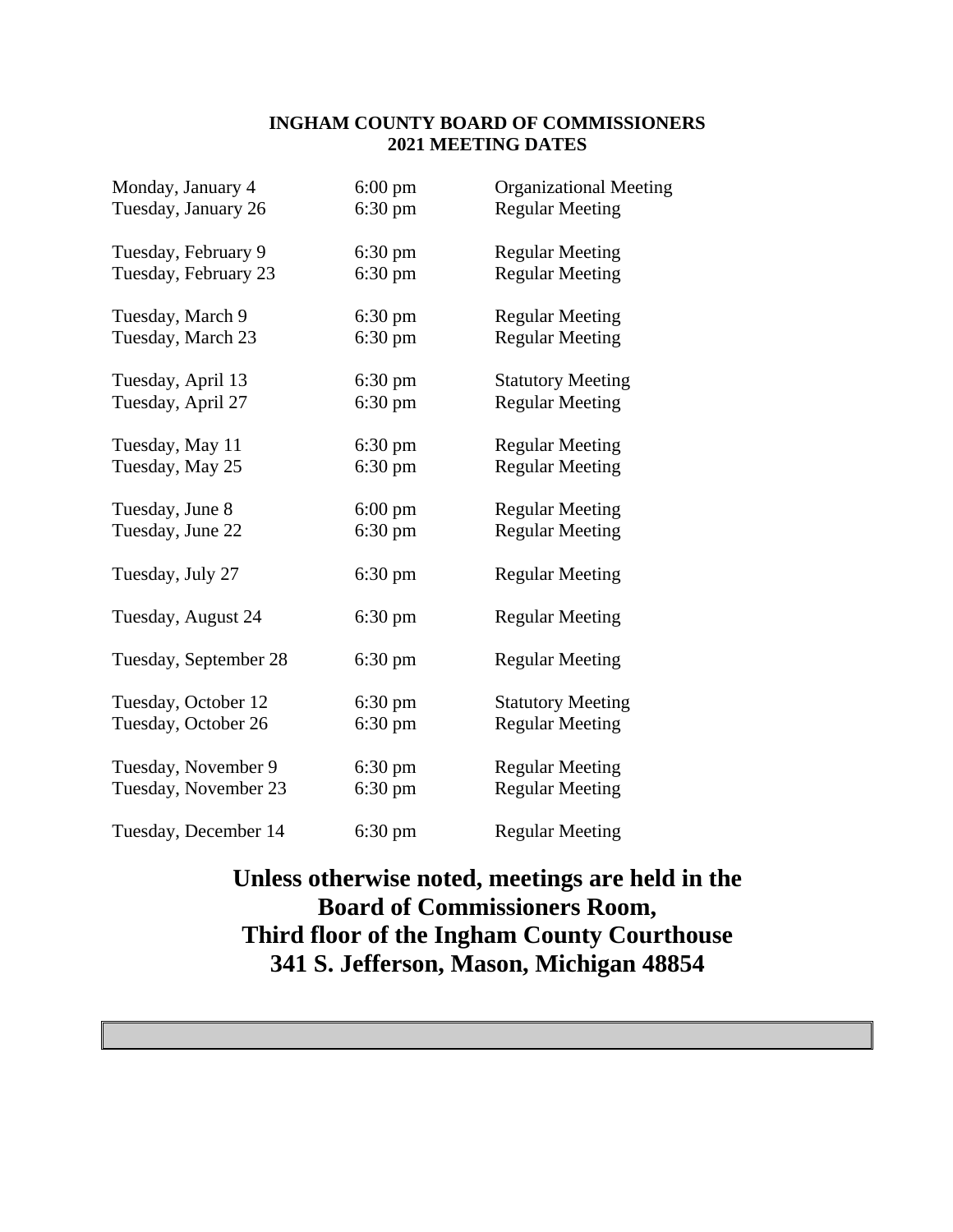<span id="page-3-0"></span>*From:* Christopher Jackson *Sent:* Friday, November 6, 2020 12:04 PM

To: Jordan Evans

*Subject:* Re: EOC Meeting - Monday, November 9, 2020 (Zoom Conference)

Hi all,

Sorry for the late response. I'll be in attendance. This will also be my last meeting as I am going to be stepping down to focus on family matters.

Thanks, Chris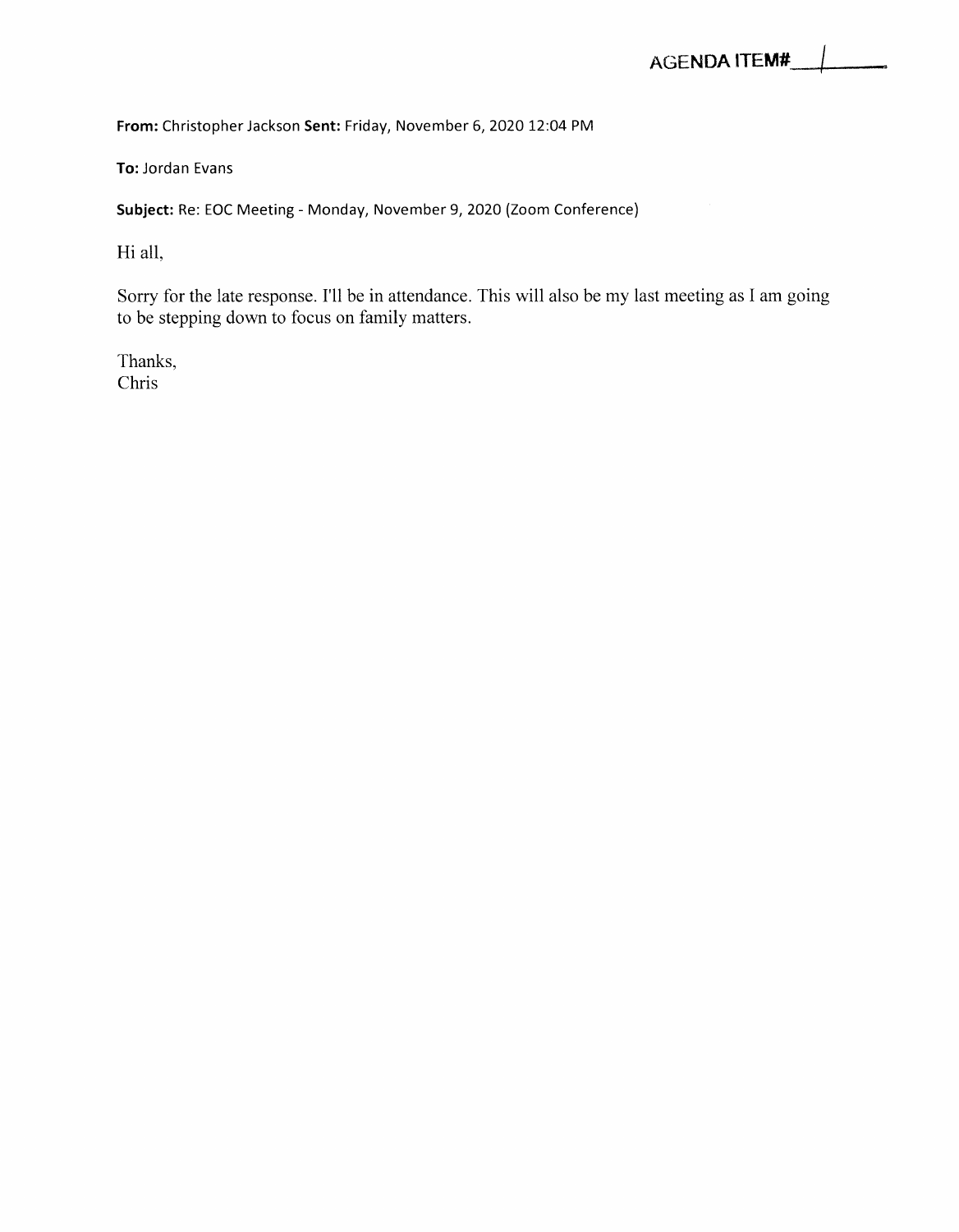<span id="page-4-0"></span>December 15, 2020

Hello Fellow Board members,

I was just appointed to the city of Lansing EDC\BRA. As such, I will be resigning my position on the county EDC/BRA. It has been a pleasure working with all of you these last couple years and I look forward to working in any collaborations we may have in the future. Please feel free to reach out to me for any reason.

Sincerely, Tom Muth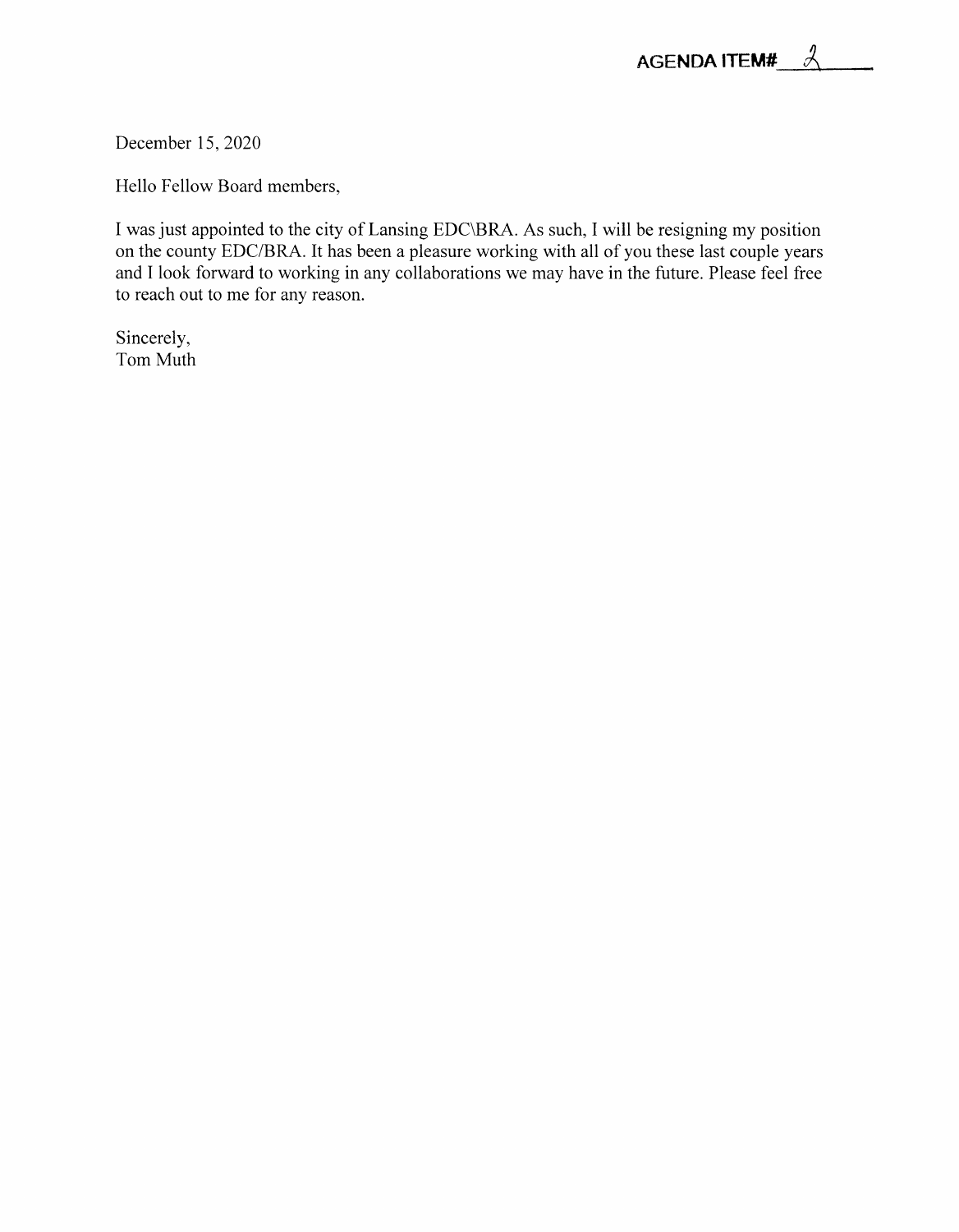#### DELHI CHARTER TOWNSHIP

#### NOTICE OF HEARING

# <span id="page-5-0"></span>APPLICATION FOR INDUSTRIAL FACILITIES EXEMPTION CERTIFICATE BY MOLDED PLASTICS INDUSTRIES

# TO THE DELHI TOWNSHIP ASSESSOR AND THE LEGISLATIVE BODY OF EACH TAXING UNIT THAT LEVIES AD VALOREM PROPERTY TAXES WITHIN THE TOWNSHIP:

# MOLDED PLASTICS INDUSTRIES DELHI TOWNSHIP ASSESSOR CATA CAPITAL AREA DISTRICT LIBRARY CAPITAL CITY AIRPORT AUTHORITY HOLT BOARD OF EDUCATION INGHAM COUNTY BOARD OF COMMISSIONERS INGHAM INTERMEDIATE SCHOOL BOARD LANSING COMMUNITY COLLEGE BOARD OF TRUSTEES STATE TAX COMMISSION

PLEASE TAKE NOTICE, that Delhi Charter Township received an Application for Industrial Facilities Exemption Certificate from MOLDED PLASTICS INDUSTRIES. A complete copy of the Application and attachments may be obtained upon request from the Delhi Township Community Development Department by calling 517-694-8281 or by e-mail at: tracy .miller@delhitownship.com.

PLEASE TAKE FURTHER NOTICE, that the Township Board of Delhi Charter Township shall afford an opportunity for hearing on the referenced Application on the 19th day of January, 2021, at 7:15 p.m. At this time, the meeting is anticipated to be held in person at the Community Services Center, 2074 Aurelius Road, Holt, Michigan, in the Charter Township of Delhi, Ingham County. However, should this change as a result of COVID-19, it may be held remotely using Zoom. Should this occur, the participation link and details will be publicly accessible at delhitownship.com, as soon as they become available, but no later than the Friday before the hearing.

Evan Hope, Township Clerk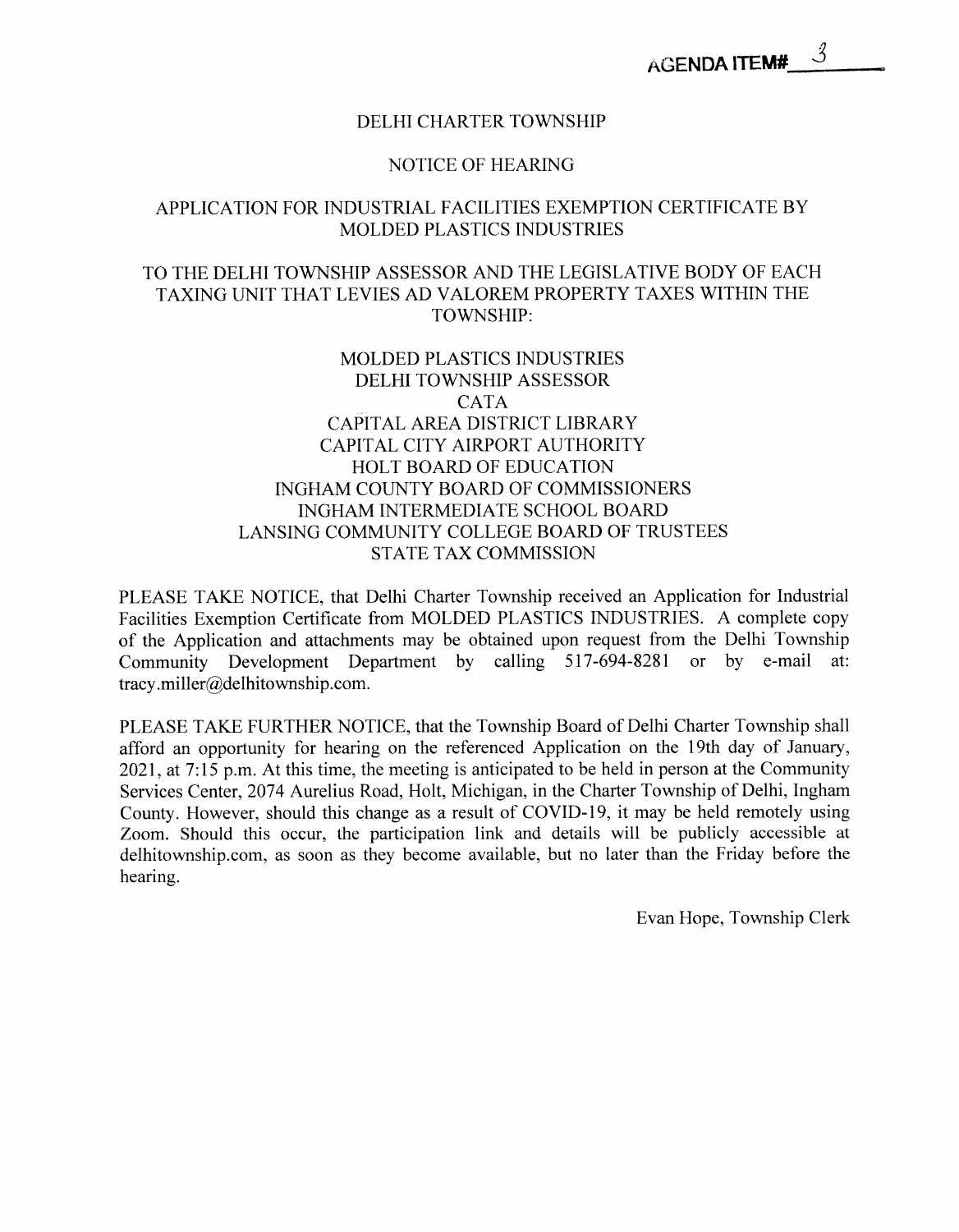## INGHAM COUNTY BOARD OF COMMISSIONERS

# <span id="page-6-0"></span>**RESOLUTION APPROVING THE 2021 COLLECTIVE BARGAINING AGREEMENT WITH THE INGHAM COUNTY EMPLOYEES' ASSOCIATION (ICEA) PROFESSIONAL COUNTY UNIT**

## **RESOLUTION #21 –**

WHEREAS, a tentative agreement regarding the 2021 collective bargaining agreement has been reached between representatives of Ingham County and the Ingham County Employees' Association (ICEA) Professional County Unit; and

WHEREAS, the terms of the tentative agreement providing for 1) effective January 1, 2021, a 0% wage increase to all steps of each classification; 2) all employees shall advance in steps, longevity, accruals, seniority and other similar matters in accordance with collective bargaining agreement language; 3) the duration of the agreement as January 1, 2021 (or the effective date of ratification by the parties if later than January 1, 2021) until December 31, 2021; 4) the County will continue the Health Advisory Leave (HAL) Policy through June 30, 2021 (no increase in available leave balance which is capped at 120 hours from the start of HAL) and additional extensions of the HAL Policy may be considered by the Board of Commissioners on an asneeded basis; 5) during 2021, any employee or group of employees in the unit may request reclassification of their classifications within their bargaining unit; 6) the parties agree to commence negotiations for a successor agreement (to begin January 1, 2022) in July 2021 and the parties will endeavor to hold two (2) sessions (with the bargaining unit, or jointly with other ICEA bargaining units) for the period covering July, August and September 2021 with more sessions and subsequent sessions after September scheduled by agreement; and 7) that all other terms and conditions in the collective bargaining agreement remain status quo has been ratified by the employees within the bargaining unit.

THEREFORE BE IT RESOLVED, that the Ingham County Board of Commissioners hereby approves the 2021 collective bargaining agreement between Ingham County and the Ingham County Employees' Association (ICEA) Professional County Unit; and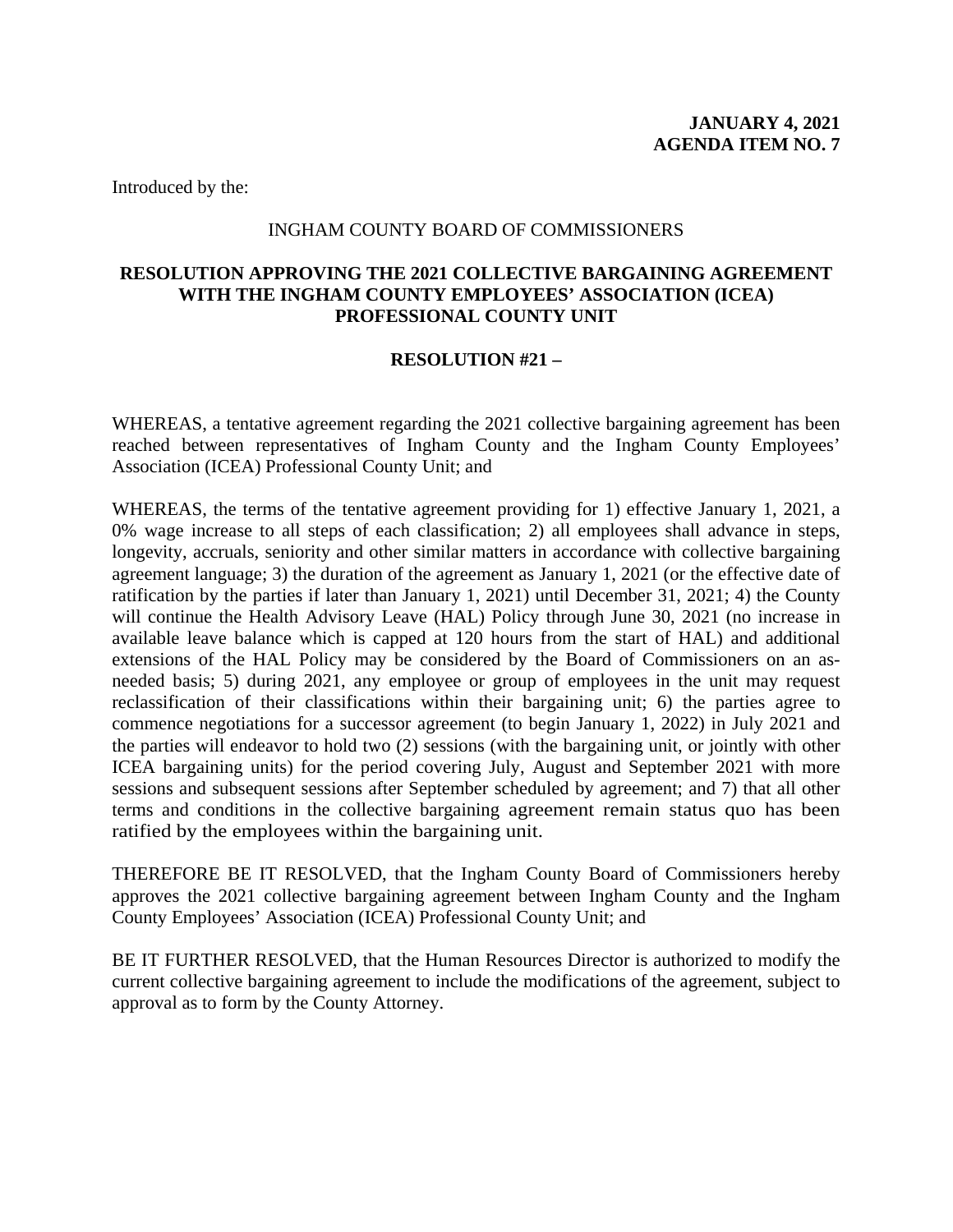## INGHAM COUNTY BOARD OF COMMISSIONERS

# <span id="page-7-0"></span>**RESOLUTION APPROVING THE 2021 COLLECTIVE BARGAINING AGREEMENT WITH THE INGHAM COUNTY EMPLOYEES' ASSOCIATION (ICEA) PROFESSIONAL COURT UNIT**

# **RESOLUTION #21 –**

WHEREAS, a tentative agreement regarding the 2021 collective bargaining agreement has been reached between representatives of Ingham County, the 30<sup>th</sup> Circuit Court, the 55<sup>th</sup> District Court and the Ingham County Employees' Association (ICEA) Professional Court Unit; and

WHEREAS, the terms of the tentative agreement providing for 1) effective January 1, 2021, a 0% wage increase to all steps of each classification; 2) all employees shall advance in steps, longevity, accruals, seniority and other similar matters in accordance with collective bargaining agreement language; 3) the duration of the agreement as January 1, 2021 (or the effective date of ratification by the parties if later than January 1, 2021) until December 31, 2021; 4) the County will continue the Health Advisory Leave (HAL) Policy through June 30, 2021 (no increase in available leave balance which is capped at 120 hours from the start of HAL) and additional extensions of the HAL Policy may be considered by the Board of Commissioners on an asneeded basis; 5) during 2021, any employee or group of employees in the unit may request reclassification of their classifications within their bargaining unit; 6) the parties agree to commence negotiations for a successor agreement (to begin January 1, 2022) in July 2021 and the parties will endeavor to hold two (2) sessions (with the bargaining unit, or jointly with other ICEA bargaining units) for the period covering July, August and September 2021 with more sessions and subsequent sessions after September scheduled by agreement; and 7) that all other terms and conditions in the collective bargaining agreement remain status quo has been ratified by the employees within the bargaining unit.

THEREFORE BE IT RESOLVED, that the Ingham County Board of Commissioners hereby approves the 2021 collective bargaining agreement between Ingham County and the Ingham County Employees' Association (ICEA) Professional Court Unit.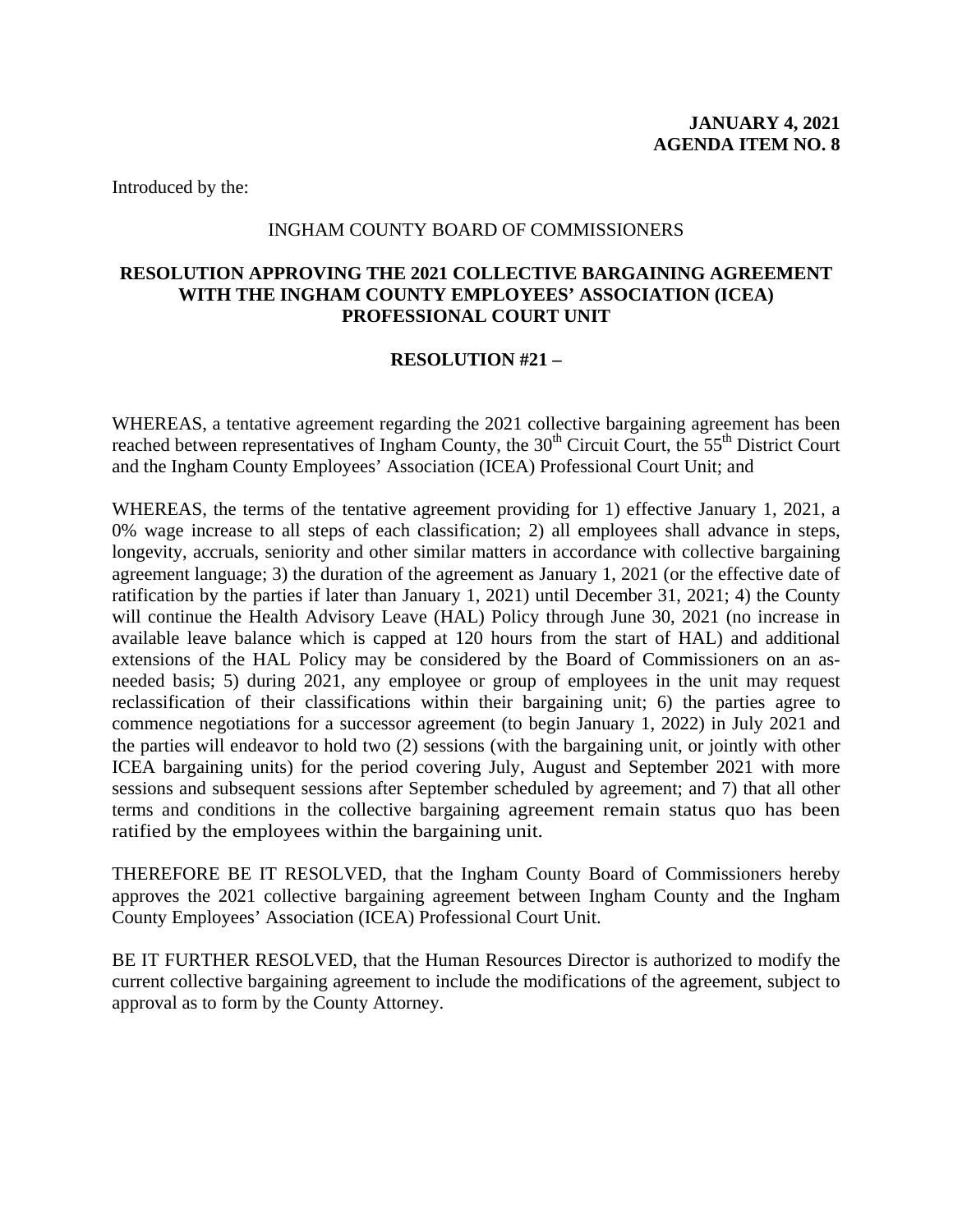# INGHAM COUNTY BOARD OF COMMISSIONERS

# <span id="page-8-0"></span>**RESOLUTION APPROVING THE 2021 COLLECTIVE BARGAINING AGREEMENT WITH THE COMMAND OFFICERS ASSOCIATION OF MICHIGAN (COAM) 911 SUPERVISORY UNIT**

# **RESOLUTION #21 –**

WHEREAS, a tentative agreement regarding the 2021 collective bargaining agreement has been reached between representatives of Ingham County and the Command Officers Association of Michigan (COAM) 911 Supervisory Unit; and

WHEREAS, the terms of the tentative agreement providing for 1) a 0% wage increase to all steps of each classification; 2) the duration of the agreement as January 1, 2021 until December 31, 2021; 3) amend Article 5, Security and Dues Checkoff, Sections 5.2 through 5.5 to agreed upon COAM language; 4) amend Article 15, Holidays, Section 15.5 to include sick days excused with a doctor's excuse as eligible for holiday pay and 5) that all other terms and conditions in the collective bargaining agreement remain status quo has been ratified by the employees within the bargaining unit.

THEREFORE BE IT RESOLVED, that the Ingham County Board of Commissioners hereby approves the 2021 collective bargaining agreement between Ingham County and the Command Officers Association of Michigan (COAM) 911 Supervisory Unit.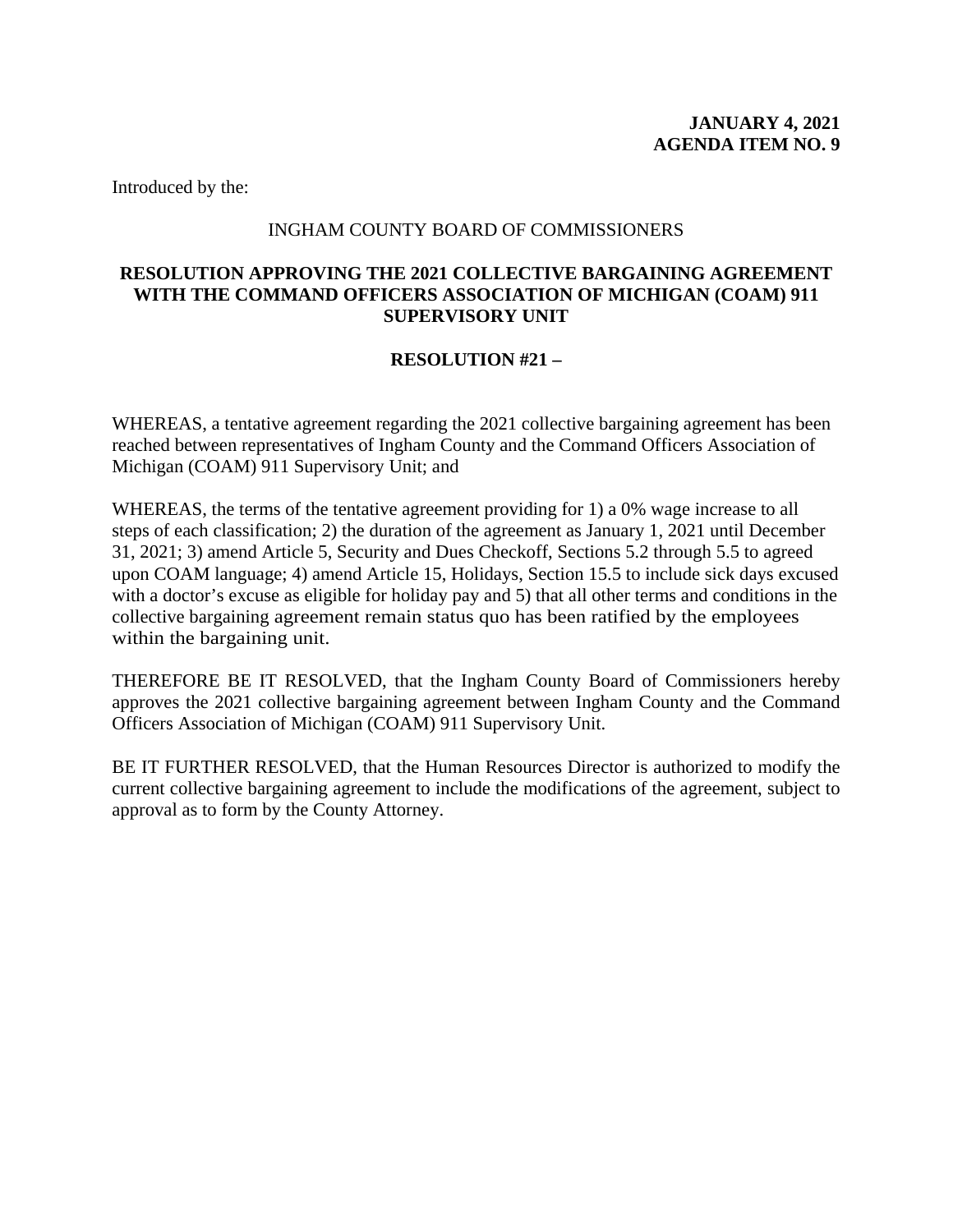#### INGHAM COUNTY BOARD OF COMMISSIONERS

# <span id="page-9-0"></span>**RESOLUTION APPROVING THE 2021 COLLECTIVE BARGAINING AGREEMENT WITH THE INGHAM COUNTY EMPLOYEES' ASSOCIATION (ICEA) ASSISTANT PROSECUTING ATTORNEYS' UNIT**

## **RESOLUTION #21 –**

WHEREAS, a tentative agreement regarding the 2021 collective bargaining agreement has been reached between representatives of Ingham County, the Prosecuting Attorney of the County of Ingham and the Ingham County Employees' Association (ICEA) Assistant Prosecuting Attorneys' Unit; and

WHEREAS, the terms of the tentative agreement providing for 1) effective January 1, 2021, a 0% wage increase to all steps of each classification; 2) all employees shall advance in steps, longevity, accruals, seniority and other similar matters in accordance with collective bargaining agreement language; 3) the duration of the agreement as January 1, 2021 (or the effective date of ratification by the parties if later than January 1, 2021) until December 31, 2021; 4) the County will continue the Health Advisory Leave (HAL) Policy through June 30, 2021 (no increase in available leave balance which is capped at 120 hours from the start of HAL) and additional extensions of the HAL Policy may be considered by the Board of Commissioners on an asneeded basis; 5) during 2021, any employee or group of employees in the unit may request reclassification of their classifications within their bargaining unit; 6) the parties agree to commence negotiations for a successor agreement (to begin January 1, 2022) in July 2021 and the parties will endeavor to hold two (2) sessions (with the bargaining unit, or jointly with other ICEA bargaining units) for the period covering July, August and September 2021 with more sessions and subsequent sessions after September scheduled by agreement; and 7) that all other terms and conditions in the collective bargaining agreement remain status quo has been ratified by the employees within the bargaining unit.

THEREFORE BE IT RESOLVED, that the Ingham County Board of Commissioners hereby approves the 2021 collective bargaining agreement between Ingham County and the Ingham County Employees' Association (ICEA) Assistant Prosecuting Attorneys' Unit.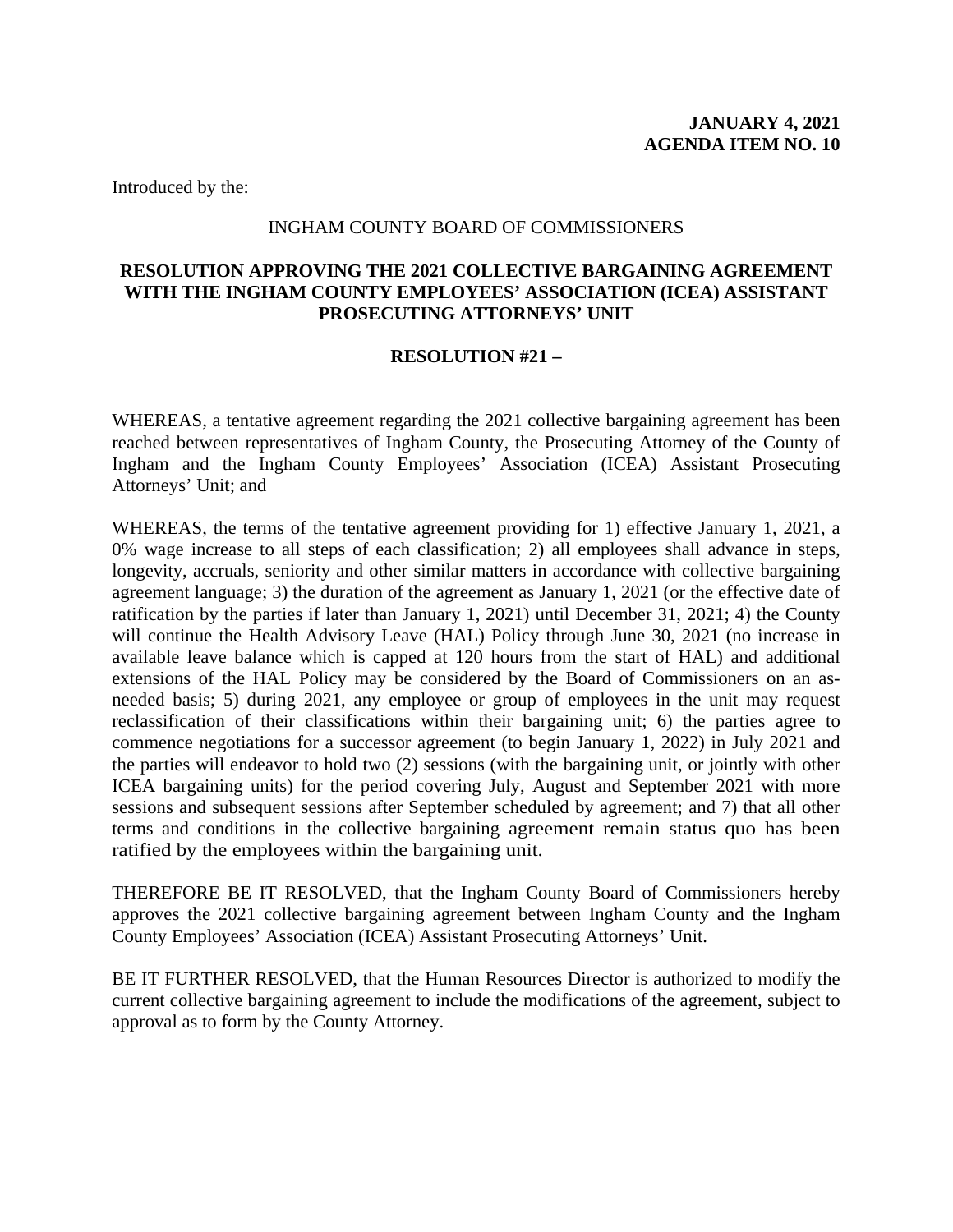# INGHAM COUNTY BOARD OF COMMISSIONERS

# <span id="page-10-0"></span>**RESOLUTION APPROVING THE COLLECTIVE BARGAINING AGREEMENT WAGE REOPENER WITH THE TECHNICAL, PROFESSIONAL AND OFFICEWORKERS ASSOCIATION OF MICHIGAN (TPOAM)**

# **RESOLUTION #21 –**

WHEREAS, a collective bargaining agreement had been reached between representatives of Ingham County and the American Federation of State, County and Municipal Employees (AFSCME), AFL-CIO, Supervisory Unit for the period January 1, 2018 through December 31, 2020; and

WHEREAS, the agreement included a wage reopener for 2020; and

WHEREAS, AFSCME has been replaced as the representative union via a consent election by the members of the Ingham County Road Department bargaining unit with the Technical, Professional and Officeworkers Association of Michigan (TPOAM); and

WHEREAS, AFSCME has absolved itself of all responsibility toward the members of the bargaining unit including negotiation of a wage re-opener for the 2020 calendar year pursuant to November 10, 2020 correspondence from the AFSCME Council 25 President and TPOAM is willing to represent the unit regarding the wage re-opener; and

WHEREAS, an agreement regarding the 2020 wage reopener has been reached between representatives of Ingham County and the TPOAM, AFL-CIO; and

WHEREAS, the wage reopener agreement provides for a 2% wage increase effective the first full pay period on or after January 1, 2020..

THEREFORE BE IT RESOLVED, that the Ingham County Board of Commissioners hereby approves the 2020 wage reopener agreement between Ingham County and the TPOAM, AFL-CIO.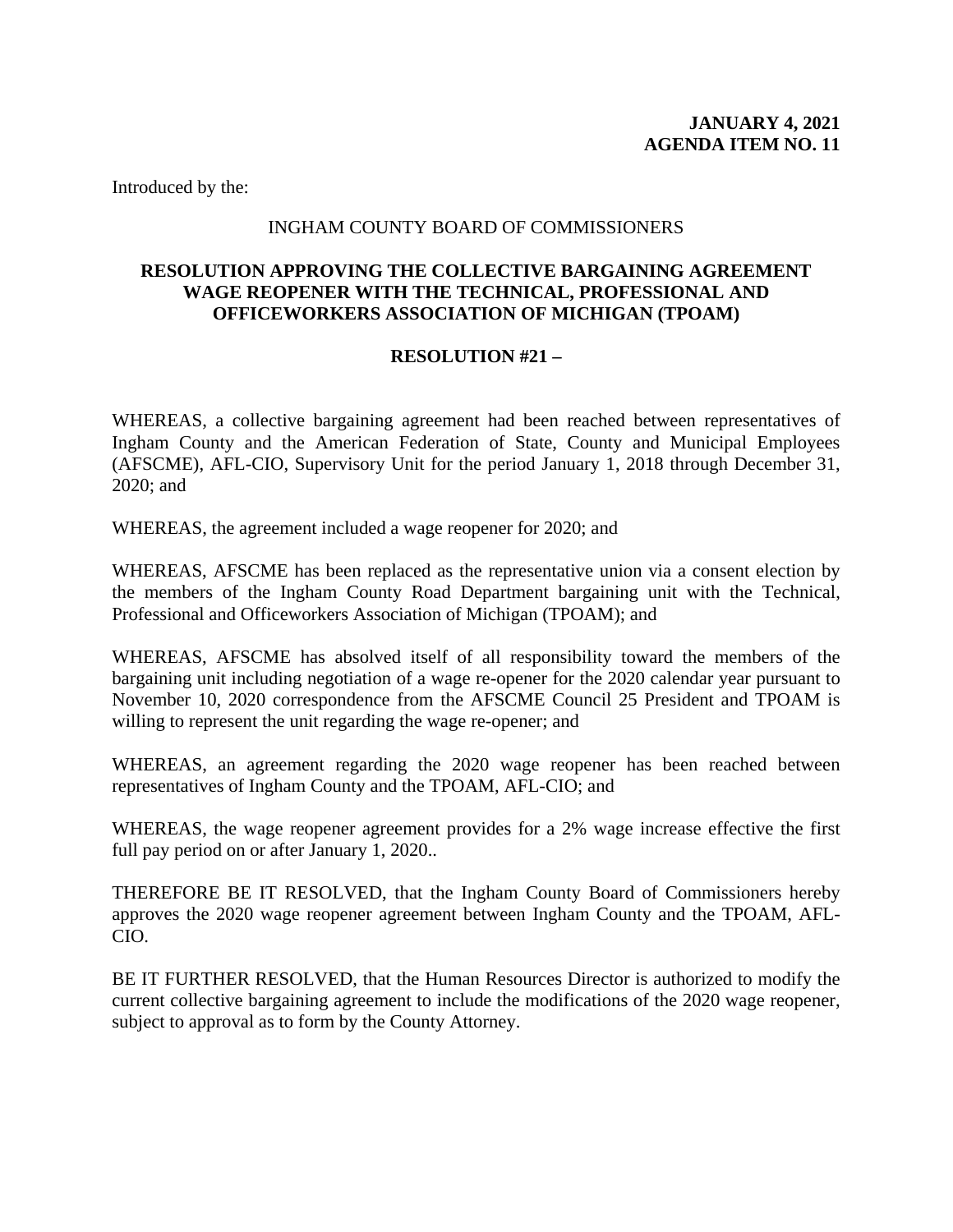## INGHAM COUNTY BOARD OF COMMISSIONERS

# <span id="page-11-0"></span>**RESOLUTION APPROVING THE 2021 COLLECTIVE BARGAINING AGREEMENT WITH THE TECHNICAL, PROFESSIONAL AND OFFICEWORKERS ASSOCIATION OF MICHIGAN (TPOAM)**

## **RESOLUTION #21 –**

WHEREAS, a tentative agreement regarding the 2021 collective bargaining agreement has been reached between representatives of Ingham County and the Technical, Professional and Officeworkers Association Of Michigan (TPOAM); and

WHEREAS, the terms of the tentative agreement providing for 1) effective January 1, 2021, a 0% wage increase to all steps of each classification; 2) the duration of the agreement as January 1, 2021 until December 31, 2021; and 3) that all other terms and conditions in the collective bargaining agreement remain status quo except all references to AFSCME will convert to TPOAM and amending Article 2, Union Membership Dues Withholding, to mutually agreed upon TPOAM language has been ratified by the employees within the bargaining unit.

THEREFORE BE IT RESOLVED, that the Ingham County Board of Commissioners hereby approves the 2021 collective bargaining agreement between Ingham County and the Technical, Professional and Officeworkers Association Of Michigan (TPOAM).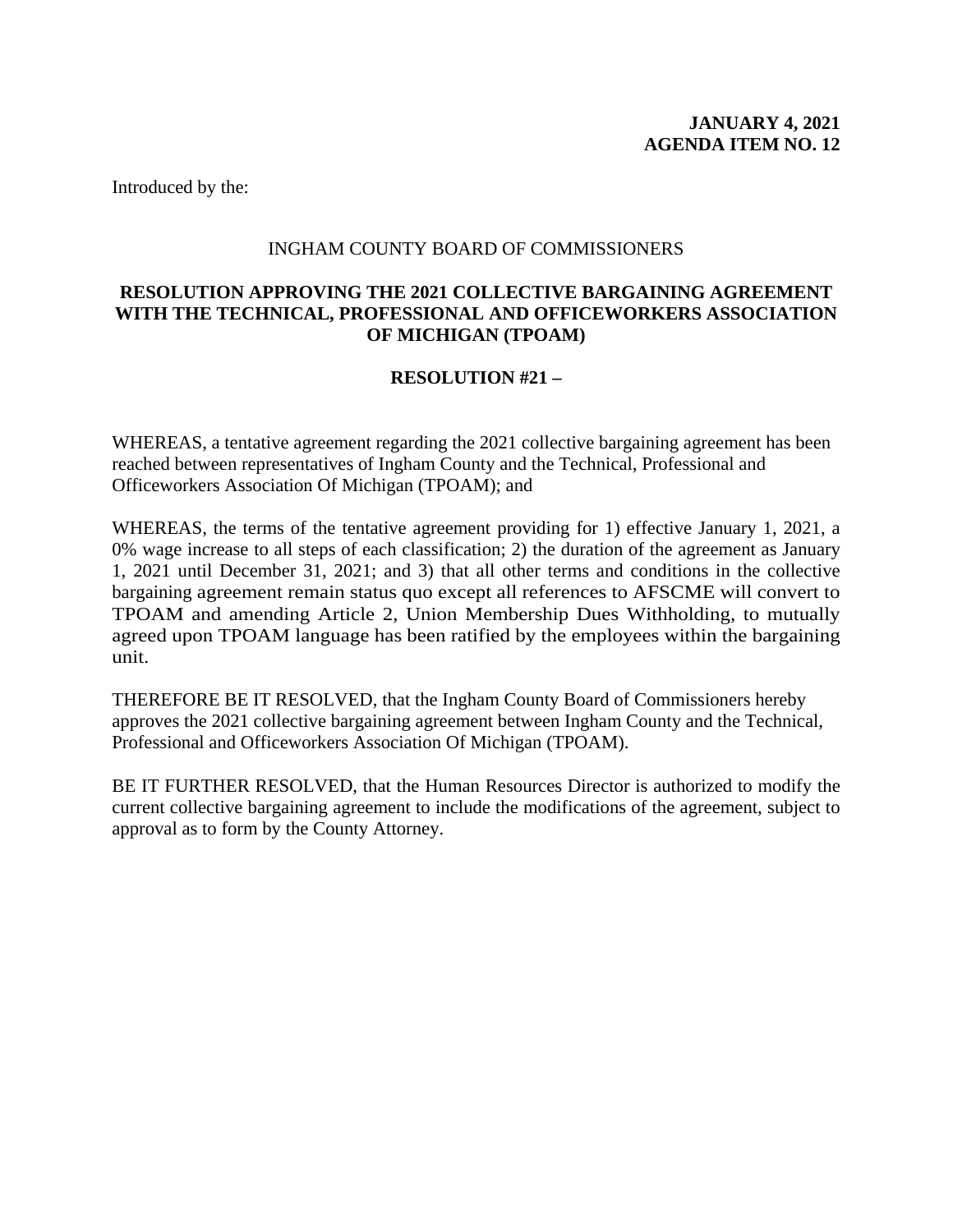#### INGHAM COUNTY BOARD OF COMMISSIONERS

# <span id="page-12-0"></span>**RESOLUTION APPROVING THE 2021 COLLECTIVE BARGAINING AGREEMENT WITH THE INGHAM COUNTY EMPLOYEES' ASSOCIATION (ICEA) PARK RANGERS' UNIT**

## **RESOLUTION #21 –**

WHEREAS, a tentative agreement regarding the 2021 collective bargaining agreement has been reached between representatives of Ingham County and the Ingham County Employees' Association (ICEA) Park Rangers' Unit; and

WHEREAS, the terms of the tentative agreement providing for 1) effective January 1, 2021, a 0% wage increase to all steps of each classification; 2) all employees shall advance in steps, longevity, accruals, seniority and other similar matters in accordance with collective bargaining agreement language; 3) the duration of the agreement as January 1, 2021 (or the effective date of ratification by the parties if later than January 1, 2021) until December 31, 2021; 4) the County will continue the Health Advisory Leave (HAL) Policy through June 30, 2021 (no increase in available leave balance which is capped at 120 hours from the start of HAL) and additional extensions of the HAL Policy may be considered by the Board of Commissioners on an asneeded basis; 5) during 2021, any employee or group of employees in the unit may request reclassification of their classifications within their bargaining unit; 6) the parties agree to commence negotiations for a successor agreement (to begin January 1, 2022) in July 2021 and the parties will endeavor to hold two (2) sessions (with the bargaining unit, or jointly with other ICEA bargaining units) for the period covering July, August and September 2021 with more sessions and subsequent sessions after September scheduled by agreement; and 7) that all other terms and conditions in the collective bargaining agreement remain status quo has been ratified by the employees within the bargaining unit.

THEREFORE BE IT RESOLVED, that the Ingham County Board of Commissioners hereby approves the 2021 collective bargaining agreement between Ingham County and the Ingham County Employees' Association (ICEA) Park Rangers' Unit.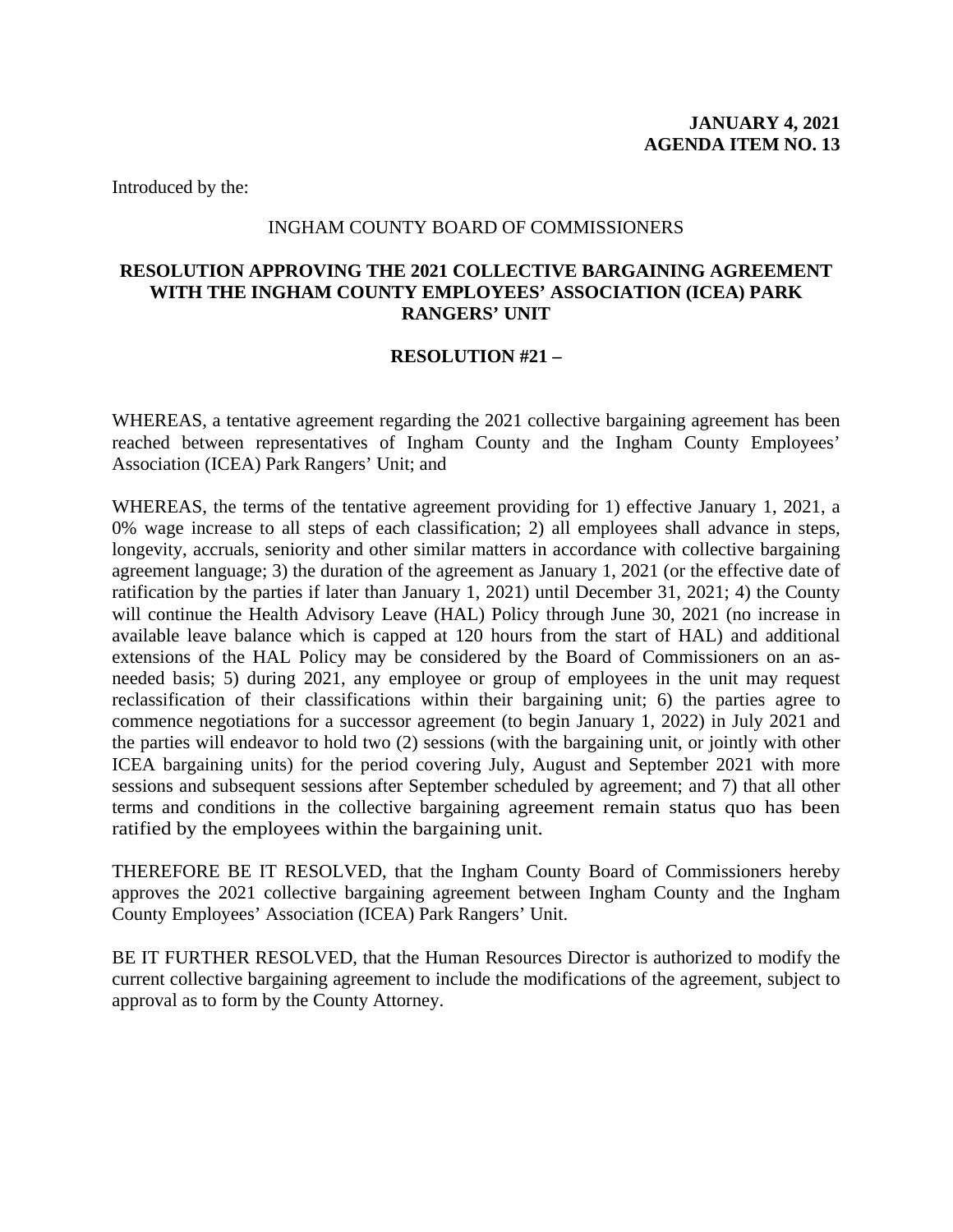#### INGHAM COUNTY BOARD OF COMMISSIONERS

# <span id="page-13-0"></span>**RESOLUTION APPROVING THE 2021 COLLECTIVE BARGAINING AGREEMENT WITH THE INGHAM COUNTY EMPLOYEES' ASSOCIATION (ICEA) PUBLIC HEALTH NURSES UNIT**

## **RESOLUTION #21 –**

WHEREAS, a tentative agreement regarding the 2021 collective bargaining agreement has been reached between representatives of Ingham County and the Ingham County Employees' Association (ICEA) Public Health Nurses Unit; and

WHEREAS, the terms of the tentative agreement providing for 1) effective January 1, 2021, a 0% wage increase to all steps of each classification; 2) all employees shall advance in steps, longevity, accruals, seniority and other similar matters in accordance with collective bargaining agreement language; 3) the duration of the agreement as January 1, 2021 (or the effective date of ratification by the parties if later than January 1, 2021) until December 31, 2021; 4) the County will continue the Health Advisory Leave (HAL) Policy through June 30, 2021 (no increase in available leave balance which is capped at 120 hours from the start of HAL) and additional extensions of the HAL Policy may be considered by the Board of Commissioners on an asneeded basis; 5) during 2021, any employee or group of employees in the unit may request reclassification of their classifications within their bargaining unit; 6) the parties agree to commence negotiations for a successor agreement (to begin January 1, 2022) in July 2021 and the parties will endeavor to hold two (2) sessions (with the bargaining unit, or jointly with other ICEA bargaining units) for the period covering July, August and September 2021 with more sessions and subsequent sessions after September scheduled by agreement; and 7) that all other terms and conditions in the collective bargaining agreement remain status quo has been ratified by the employees within the bargaining unit.

THEREFORE BE IT RESOLVED, that the Ingham County Board of Commissioners hereby approves the 2021 collective bargaining agreement between Ingham County and the Ingham County Employees' Association (ICEA) Public Health Nurses Unit.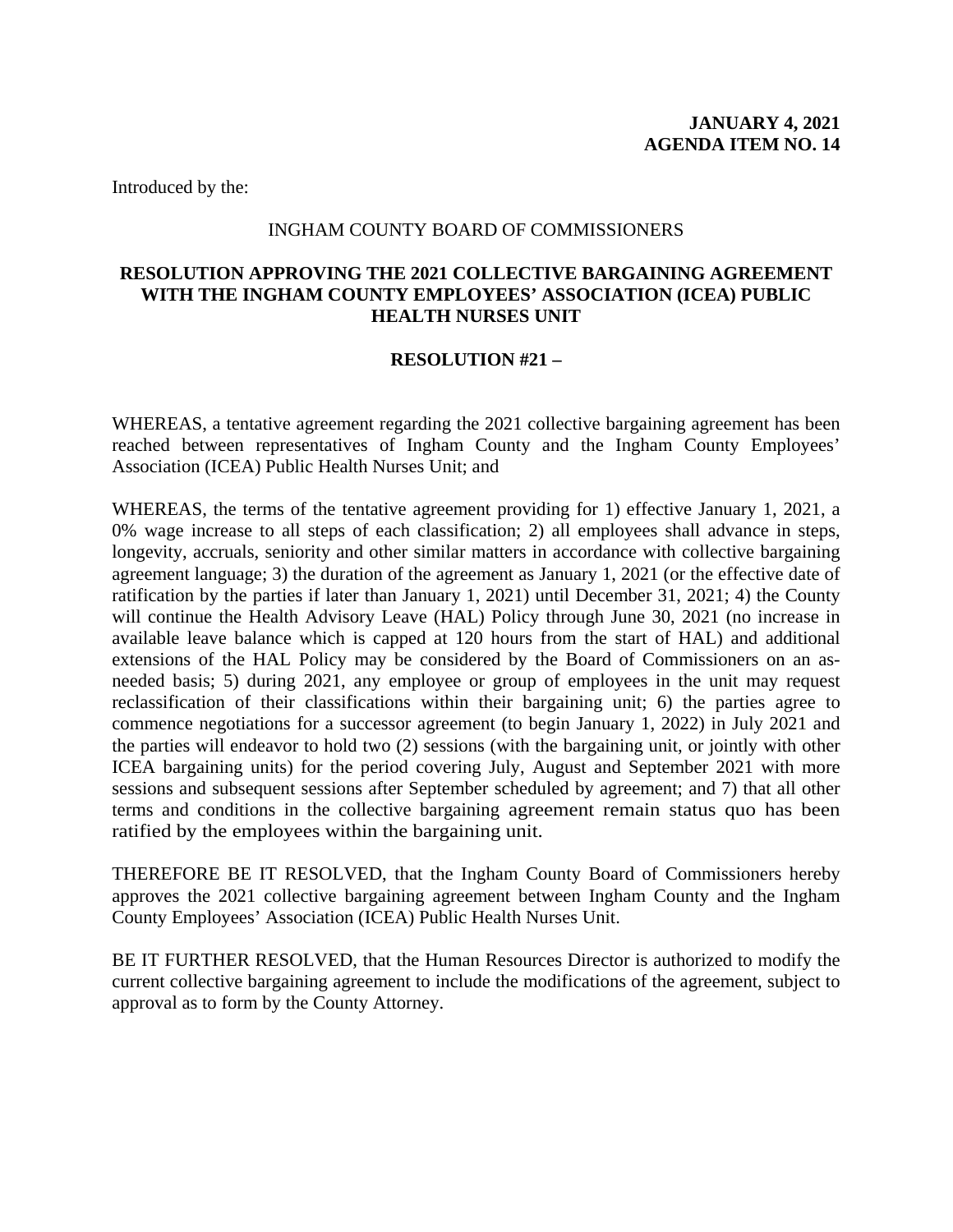<span id="page-14-0"></span>BOARD OF COMMISSIONERS **LATE AGENDA** JANUARY 4, 2021

# **SUBSTITUTE RESOLUTIONS**

RESOLUTION APPROVING THE 2021 COLLECTIVE BARGAINING AGREEMENT WITH [THE INGHAM COUNTY EMPLOYEES' ASSOCIATION \(ICEA\) PROFESSIONAL](#page-15-0)  COUNTY UNIT

RESOLUTION APPROVING THE 2021 COLLECTIVE BARGAINING AGREEMENT WITH [THE INGHAM COUNTY EMPLOYEES' ASSOCIATION \(ICEA\) PROFESSIONAL COURT](#page-16-0)  UNIT

RESOLUTION APPROVING THE 2021 COLLECTIVE BARGAINING AGREEMENT WITH [THE COMMAND OFFICERS ASSOCIATION OF MICHIGAN \(COAM\) 911](#page-17-0)  SUPERVISORY UNIT

RESOLUTION APPROVING THE 2021 COLLECTIVE BARGAINING AGREEMENT WITH [THE INGHAM COUNTY EMPLOYEES' ASSOCIATION \(ICEA\) ASSISTANT](#page-18-0)  PROSECUTING ATTORNEYS' UNIT

RESOLUTION APPROVING THE COLLECTIVE BARGAINING AGREEMENT WAGE REOPENER WITH THE TECHNICAL, PROFESSIONAL AND OFFICEWORKERS ASSOCIATION OF MIC[HIGAN \(TPOAM\)](#page-19-0) 

RESOLUTION APPROVING THE 2021 COLLECTIVE BARGAINING AGREEMENT WITH THE TECHNICAL, PROFESSIONAL AND OFFICEWORKERS ASSOCIATION OF M[ICHIGAN \(TPOAM\)](#page-20-0) 

RESOLUTION APPROVING THE 2021 COLLECTIVE BARGAINING AGREEMENT WITH THE INGHAM COUNTY EMPLOYEES' ASSOCIATI[ON \(ICEA\) PARK RANGERS' UNIT](#page-21-0) 

RESOLUTION APPROVING THE 2021 COLLECTIVE BARGAINING AGREEMENT WITH [THE INGHAM COUNTY EMPLOYEES' ASSOCIATION \(ICEA\) PUBLIC HEALTH](#page-22-0)  NURSES UNIT

# **LATE RESOLUTION**

RESOLUTION APPROVING THE 2021 COLLECTIVE BARGAINING AGREEMENT WITH THE UNITED AUTOMOBILE, AEROSPACE AND AGRICULTURAL IMPLEMENT [WORKERS OF AMERICA \(UAW\), INGHAM COUNTY UNIT, LOCAL 2256, TECHNICAL,](#page-23-0)  OFFICE, PARAPROFESSIONAL AND SERVICE EMPLOYEES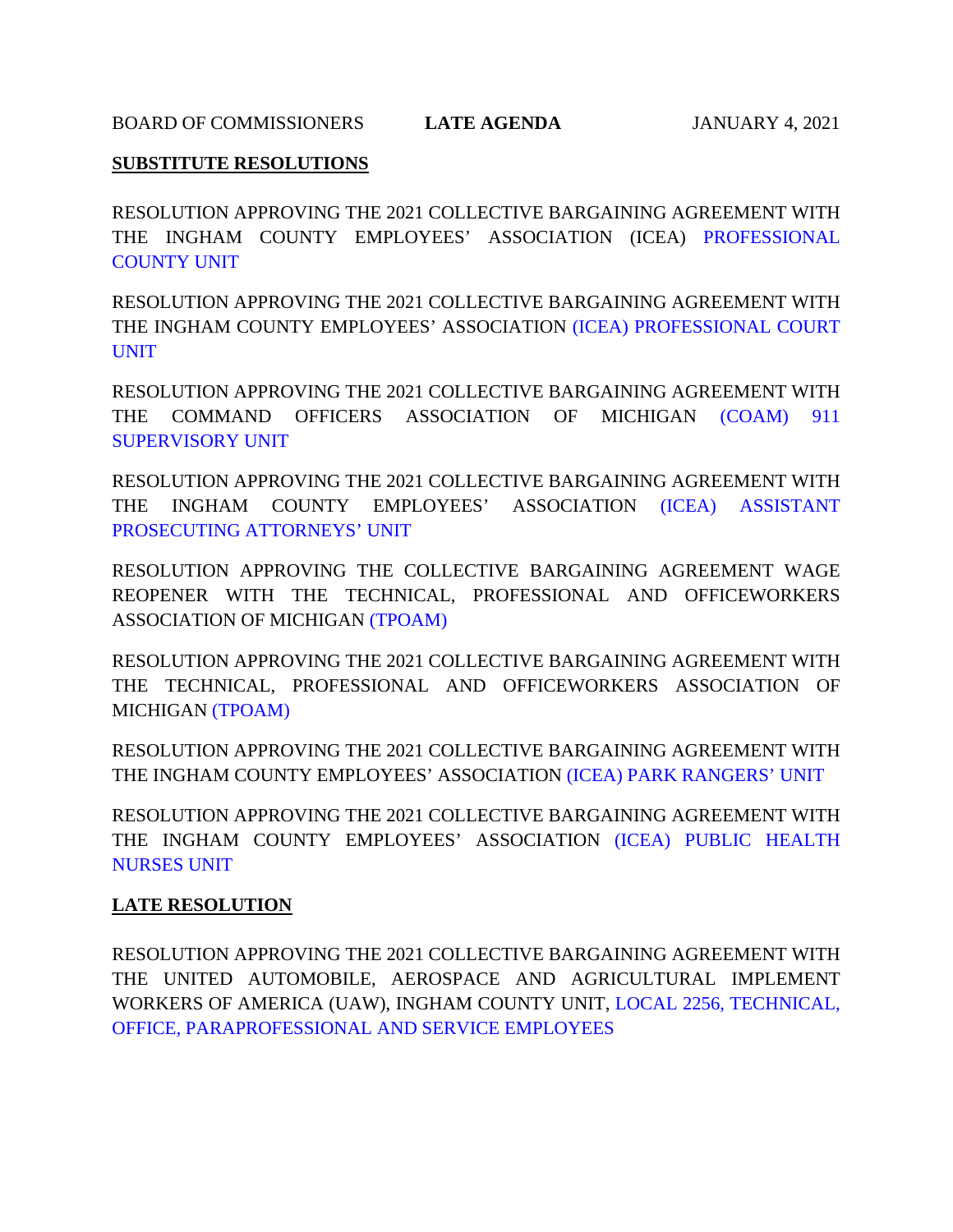## INGHAM COUNTY BOARD OF COMMISSIONERS

# <span id="page-15-0"></span>**RESOLUTION APPROVING THE 2021 COLLECTIVE BARGAINING AGREEMENT WITH THE INGHAM COUNTY EMPLOYEES' ASSOCIATION (ICEA) PROFESSIONAL COUNTY UNIT**

#### **RESOLUTION #21 –**

WHEREAS, a tentative agreement regarding the 2021 collective bargaining agreement has been reached between representatives of Ingham County and the Ingham County Employees' Association (ICEA) Professional County Unit; and

WHEREAS, the terms of the tentative agreement providing for 1) effective January 1, 2021, a 0% wage increase to all steps of each classification; 2) all employees shall advance in steps, longevity, accruals, seniority and other similar matters in accordance with collective bargaining agreement language; 3) the duration of the agreement as January 1, 2021 (or the effective date of ratification by the parties if later than January 1, 2021) until December 31, 2021; 4) the County will continue the Health Advisory Leave (HAL) Policy through June 30, 2021 (no increase in available leave balance which is capped at 120 hours from the start of HAL) and additional extensions of the HAL Policy may be considered by the Board of Commissioners on an as-needed basis; 5) during 2021, any employee or group of employees in the unit may request reclassification of their classifications within their bargaining unit; 6) the parties agree to commence negotiations for a successor agreement (to begin January 1, 2022) in July 2021 and the parties will endeavor to hold two (2) sessions (with the bargaining unit, or jointly with other ICEA bargaining units) for the period covering July, August and September 2021 with more sessions and subsequent sessions after September scheduled by agreement; and 7) that all other terms and conditions in the collective bargaining agreement remain status quo has been ratified by the employees within the bargaining unit.

THEREFORE BE IT RESOLVED, that the Ingham County Board of Commissioners hereby approves the 2021 collective bargaining agreement between Ingham County and the Ingham County Employees' Association (ICEA) Professional County Unit**; and authorizes the Board Chairperson to sign the agreement upon approval as to form by the County Attorney.**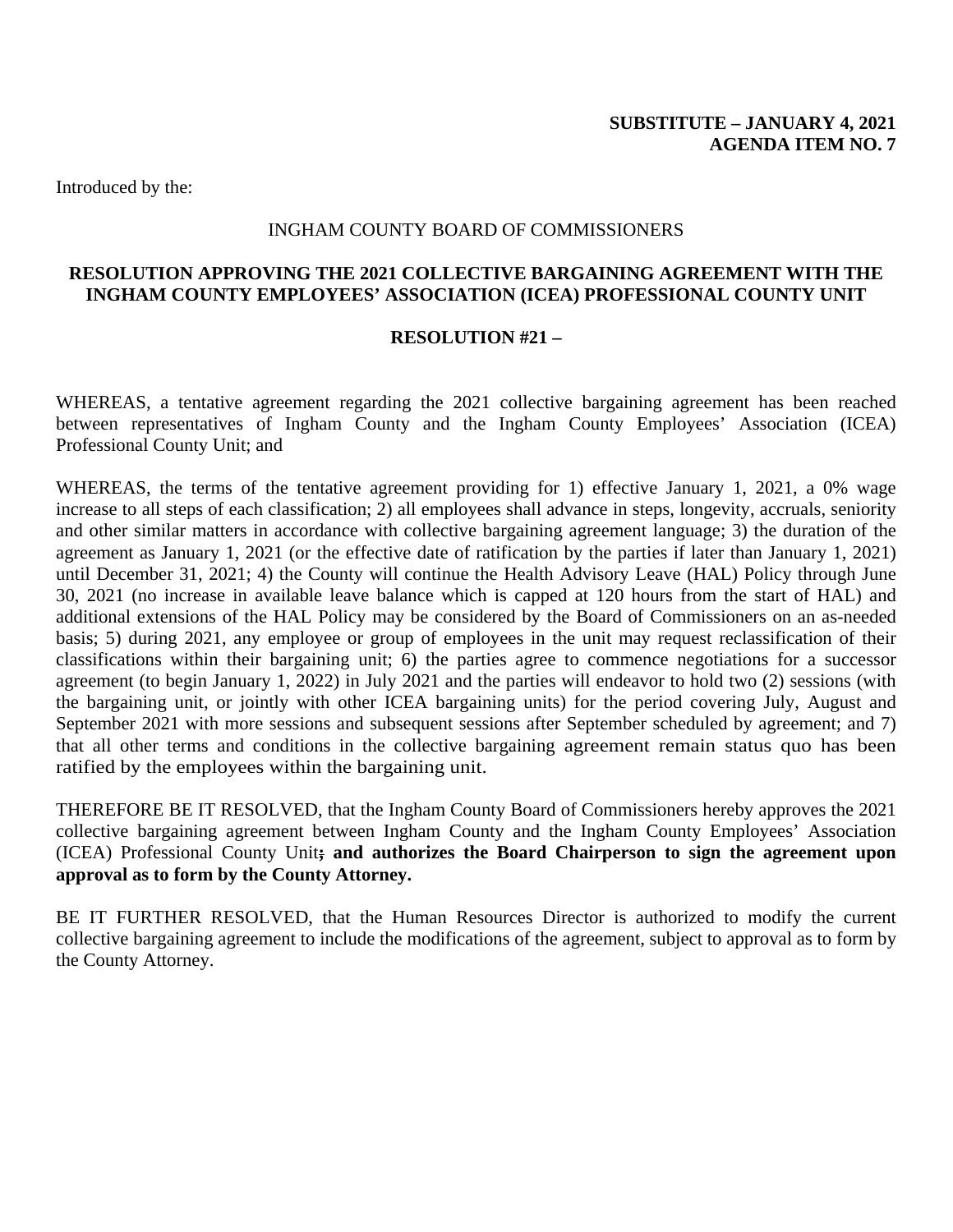## INGHAM COUNTY BOARD OF COMMISSIONERS

# <span id="page-16-0"></span>**RESOLUTION APPROVING THE 2021 COLLECTIVE BARGAINING AGREEMENT WITH THE INGHAM COUNTY EMPLOYEES' ASSOCIATION (ICEA) PROFESSIONAL COURT UNIT**

#### **RESOLUTION #21 –**

WHEREAS, a tentative agreement regarding the 2021 collective bargaining agreement has been reached between representatives of Ingham County, the  $30<sup>th</sup>$  Circuit Court, the  $55<sup>th</sup>$  District Court and the Ingham County Employees' Association (ICEA) Professional Court Unit; and

WHEREAS, the terms of the tentative agreement providing for 1) effective January 1, 2021, a 0% wage increase to all steps of each classification; 2) all employees shall advance in steps, longevity, accruals, seniority and other similar matters in accordance with collective bargaining agreement language; 3) the duration of the agreement as January 1, 2021 (or the effective date of ratification by the parties if later than January 1, 2021) until December 31, 2021; 4) the County will continue the Health Advisory Leave (HAL) Policy through June 30, 2021 (no increase in available leave balance which is capped at 120 hours from the start of HAL) and additional extensions of the HAL Policy may be considered by the Board of Commissioners on an as-needed basis; 5) during 2021, any employee or group of employees in the unit may request reclassification of their classifications within their bargaining unit; 6) the parties agree to commence negotiations for a successor agreement (to begin January 1, 2022) in July 2021 and the parties will endeavor to hold two (2) sessions (with the bargaining unit, or jointly with other ICEA bargaining units) for the period covering July, August and September 2021 with more sessions and subsequent sessions after September scheduled by agreement; and 7) that all other terms and conditions in the collective bargaining agreement remain status quo has been ratified by the employees within the bargaining unit.

THEREFORE BE IT RESOLVED, that the Ingham County Board of Commissioners hereby approves the 2021 collective bargaining agreement between Ingham County and the Ingham County Employees' Association (ICEA) Professional Court Unit **and authorizes the Board Chairperson to sign the agreement upon approval as to form by the County Attorney.**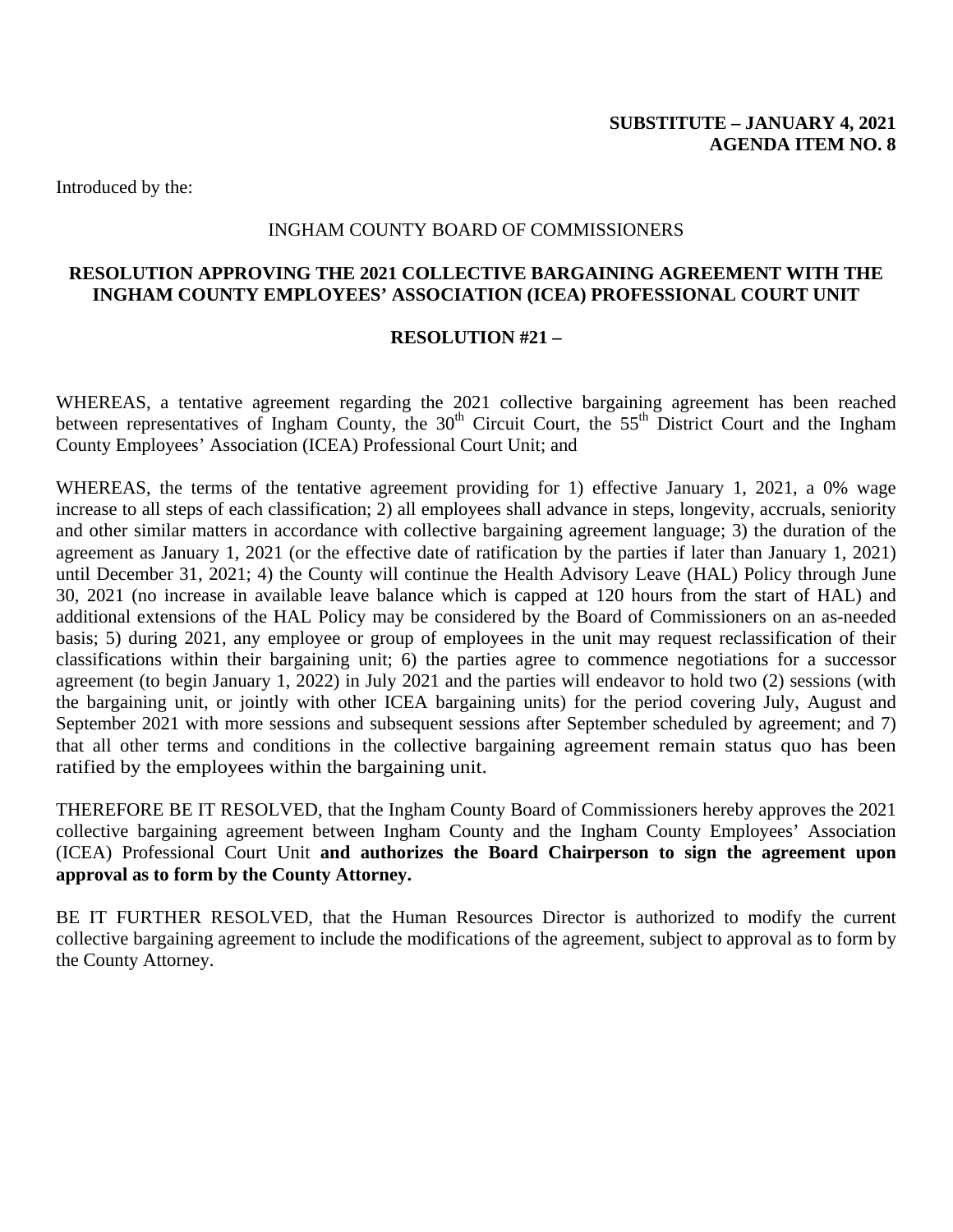# INGHAM COUNTY BOARD OF COMMISSIONERS

# <span id="page-17-0"></span>**RESOLUTION APPROVING THE 2021 COLLECTIVE BARGAINING AGREEMENT WITH THE COMMAND OFFICERS ASSOCIATION OF MICHIGAN (COAM) 911 SUPERVISORY UNIT**

# **RESOLUTION #21 –**

WHEREAS, a tentative agreement regarding the 2021 collective bargaining agreement has been reached between representatives of Ingham County and the Command Officers Association of Michigan (COAM) 911 Supervisory Unit; and

WHEREAS, the terms of the tentative agreement providing for 1) a 0% wage increase to all steps of each classification; 2) the duration of the agreement as January 1, 2021 until December 31, 2021; 3) amend Article 5, Security and Dues Checkoff, Sections 5.2 through 5.5 to agreed upon COAM language; 4) amend Article 15, Holidays, Section 15.5 to include sick days excused with a doctor's excuse as eligible for holiday pay and 5) that all other terms and conditions in the collective bargaining agreement remain status quo has been ratified by the employees within the bargaining unit.

THEREFORE BE IT RESOLVED, that the Ingham County Board of Commissioners hereby approves the 2021 collective bargaining agreement between Ingham County and the Command Officers Association of Michigan (COAM) 911 Supervisory Unit **and authorizes the Board Chairperson to sign the agreement upon approval as to form by the County Attorney.**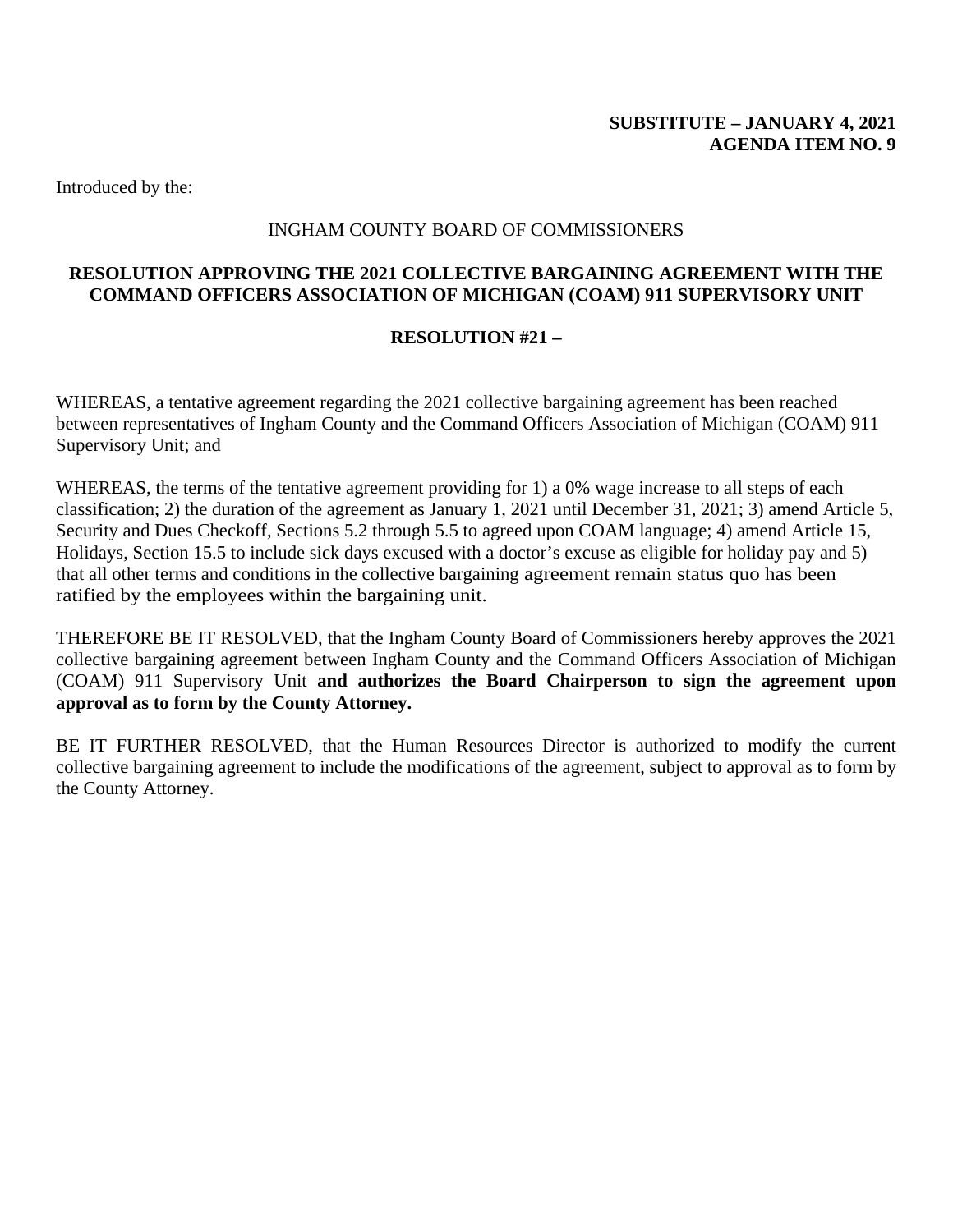#### INGHAM COUNTY BOARD OF COMMISSIONERS

# <span id="page-18-0"></span>**RESOLUTION APPROVING THE 2021 COLLECTIVE BARGAINING AGREEMENT WITH THE INGHAM COUNTY EMPLOYEES' ASSOCIATION (ICEA) ASSISTANT PROSECUTING ATTORNEYS' UNIT**

## **RESOLUTION #21 –**

WHEREAS, a tentative agreement regarding the 2021 collective bargaining agreement has been reached between representatives of Ingham County, the Prosecuting Attorney of the County of Ingham and the Ingham County Employees' Association (ICEA) Assistant Prosecuting Attorneys' Unit; and

WHEREAS, the terms of the tentative agreement providing for 1) effective January 1, 2021, a 0% wage increase to all steps of each classification; 2) all employees shall advance in steps, longevity, accruals, seniority and other similar matters in accordance with collective bargaining agreement language; 3) the duration of the agreement as January 1, 2021 (or the effective date of ratification by the parties if later than January 1, 2021) until December 31, 2021; 4) the County will continue the Health Advisory Leave (HAL) Policy through June 30, 2021 (no increase in available leave balance which is capped at 120 hours from the start of HAL) and additional extensions of the HAL Policy may be considered by the Board of Commissioners on an as-needed basis; 5) during 2021, any employee or group of employees in the unit may request reclassification of their classifications within their bargaining unit; 6) the parties agree to commence negotiations for a successor agreement (to begin January 1, 2022) in July 2021 and the parties will endeavor to hold two (2) sessions (with the bargaining unit, or jointly with other ICEA bargaining units) for the period covering July, August and September 2021 with more sessions and subsequent sessions after September scheduled by agreement; and 7) that all other terms and conditions in the collective bargaining agreement remain status quo has been ratified by the employees within the bargaining unit.

THEREFORE BE IT RESOLVED, that the Ingham County Board of Commissioners hereby approves the 2021 collective bargaining agreement between Ingham County and the Ingham County Employees' Association (ICEA) Assistant Prosecuting Attorneys' Unit **and authorizes the Board Chairperson to sign the agreement upon approval as to form by the County Attorney.**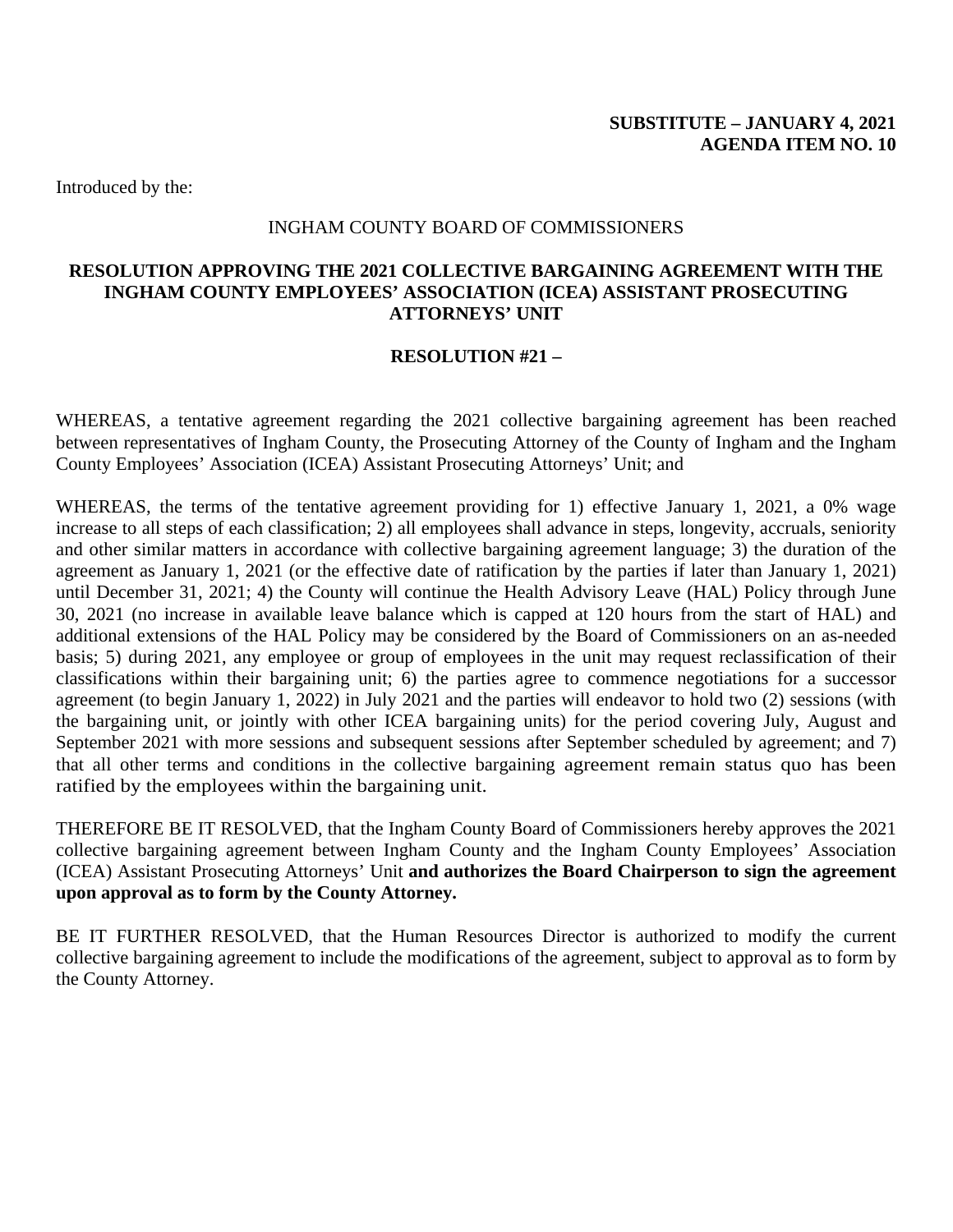## INGHAM COUNTY BOARD OF COMMISSIONERS

# <span id="page-19-0"></span>**RESOLUTION APPROVING THE COLLECTIVE BARGAINING AGREEMENT WAGE REOPENER WITH THE TECHNICAL, PROFESSIONAL AND OFFICEWORKERS ASSOCIATION OF MICHIGAN (TPOAM)**

# **RESOLUTION #21 –**

WHEREAS, a collective bargaining agreement had been reached between representatives of Ingham County and the American Federation of State, County and Municipal Employees (AFSCME), AFL-CIO, Supervisory Unit for the period January 1, 2018 through December 31, 2020; and

WHEREAS, the agreement included a wage reopener for 2020; and

WHEREAS, AFSCME has been replaced as the representative union via a consent election by the members of the Ingham County Road Department bargaining unit with the Technical, Professional and Officeworkers Association of Michigan (TPOAM); and

WHEREAS, AFSCME has absolved itself of all responsibility toward the members of the bargaining unit including negotiation of a wage re-opener for the 2020 calendar year pursuant to November 10, 2020 correspondence from the AFSCME Council 25 President and TPOAM is willing to represent the unit regarding the wage re-opener; and

WHEREAS, an agreement regarding the 2020 wage reopener has been reached between representatives of Ingham County and the TPOAM, AFL-CIO; and

WHEREAS, the wage reopener agreement provides for a 2% wage increase effective the first full pay period on or after January 1, 2020.

THEREFORE BE IT RESOLVED, that the Ingham County Board of Commissioners hereby approves the 2020 wage reopener agreement between Ingham County and the TPOAM **AFL-CIO and authorizes the Board Chairperson to sign the agreement upon approval as to form by the County Attorney.**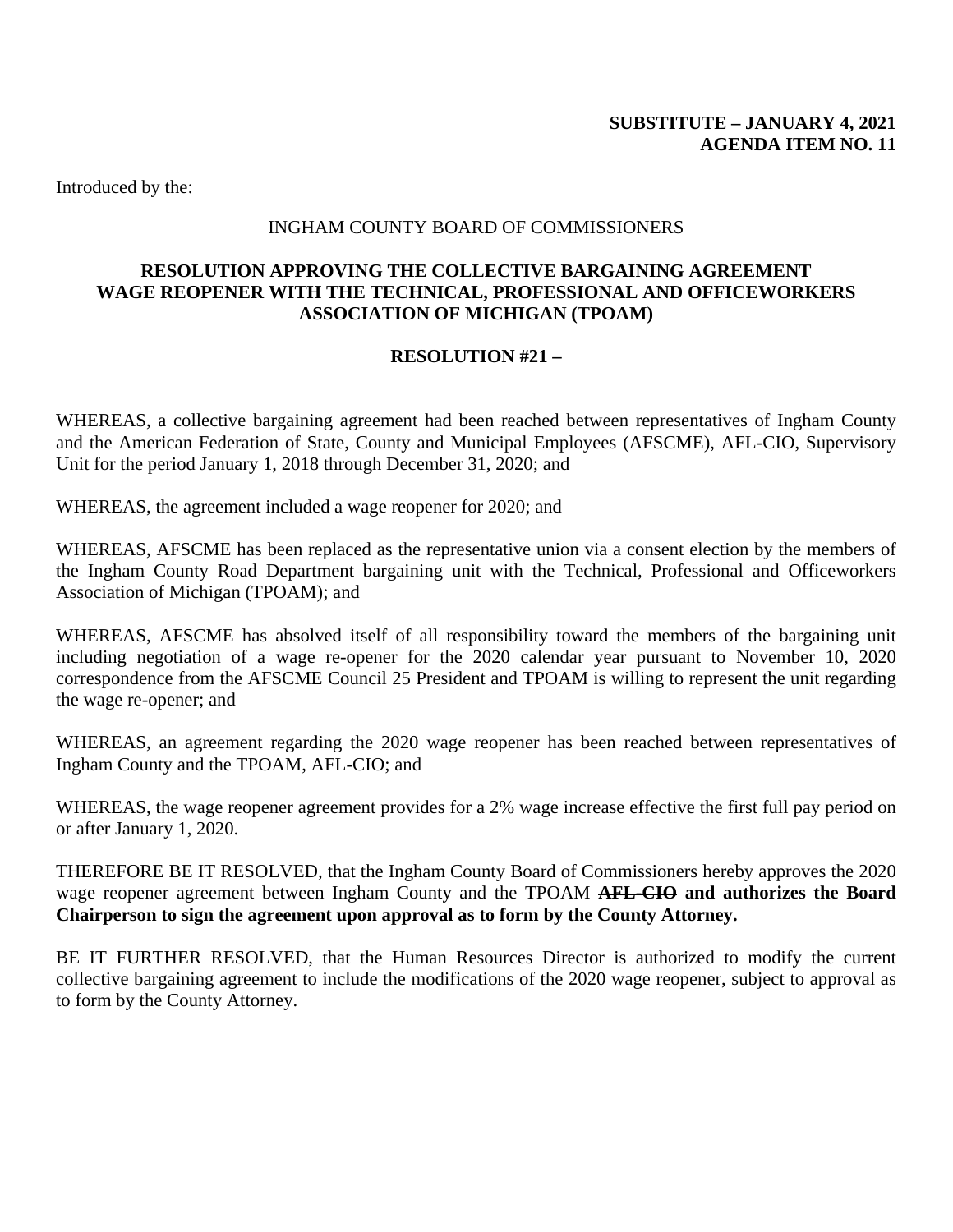## INGHAM COUNTY BOARD OF COMMISSIONERS

# <span id="page-20-0"></span>**RESOLUTION APPROVING THE 2021 COLLECTIVE BARGAINING AGREEMENT WITH THE TECHNICAL, PROFESSIONAL AND OFFICEWORKERS ASSOCIATION OF MICHIGAN (TPOAM)**

# **RESOLUTION #21 –**

WHEREAS, a tentative agreement regarding the 2021 collective bargaining agreement has been reached between representatives of Ingham County and the Technical, Professional and Officeworkers Association Of Michigan (TPOAM); and

WHEREAS, the terms of the tentative agreement providing for 1) effective January 1, 2021, a 0% wage increase to all steps of each classification; 2) the duration of the agreement as January 1, 2021 until December 31, 2021; and 3) that all other terms and conditions in the collective bargaining agreement remain status quo except all references to AFSCME will convert to TPOAM and amending Article 2, Union Membership Dues Withholding, to mutually agreed upon TPOAM language has been ratified by the employees within the bargaining unit.

THEREFORE BE IT RESOLVED, that the Ingham County Board of Commissioners hereby approves the 2021 collective bargaining agreement between Ingham County and the Technical, Professional and Officeworkers Association Of Michigan (TPOAM) **and authorizes the Board Chairperson to sign the agreement upon approval as to form by the County Attorney.**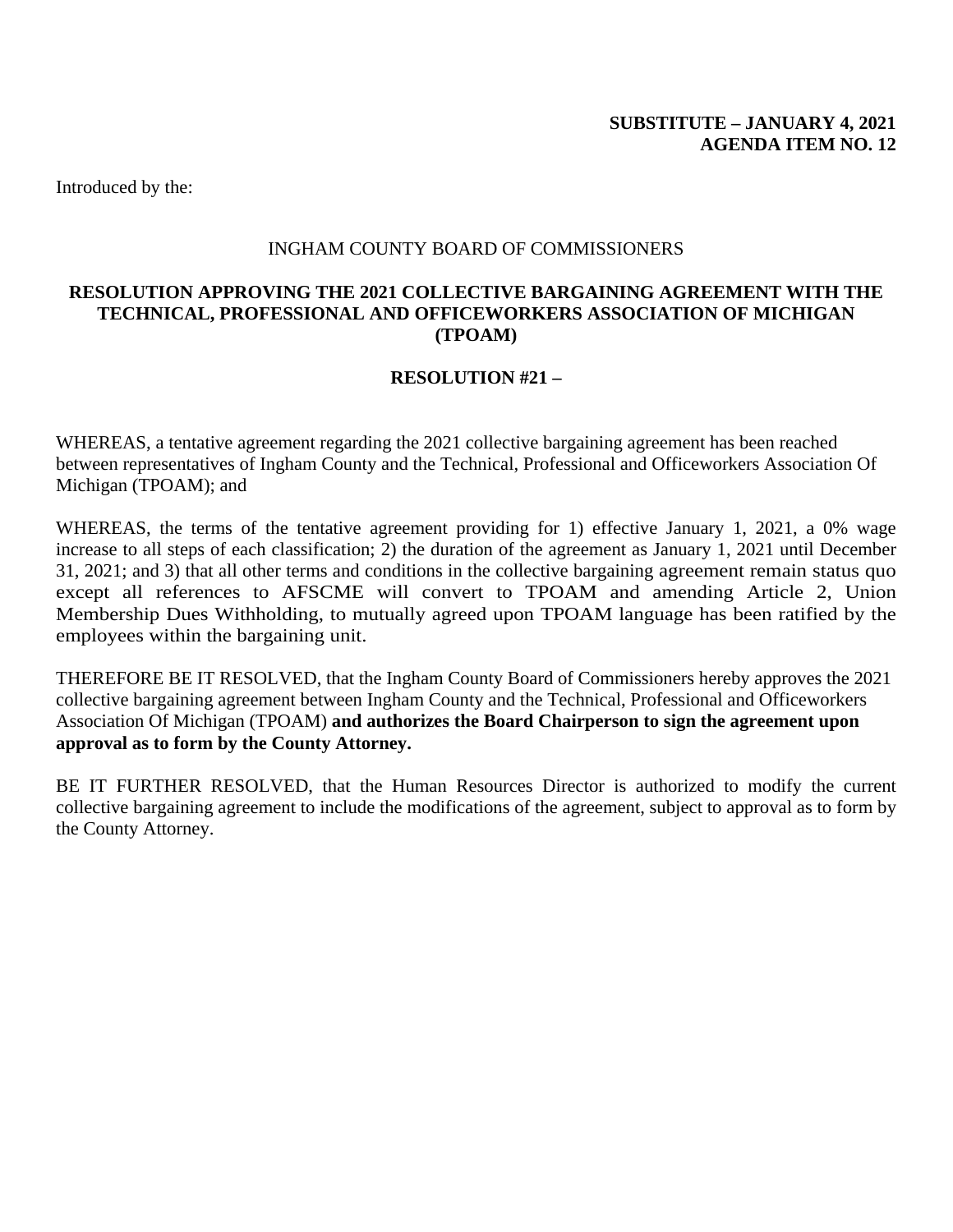## INGHAM COUNTY BOARD OF COMMISSIONERS

# <span id="page-21-0"></span>**RESOLUTION APPROVING THE 2021 COLLECTIVE BARGAINING AGREEMENT WITH THE INGHAM COUNTY EMPLOYEES' ASSOCIATION (ICEA) PARK RANGERS' UNIT**

#### **RESOLUTION #21 –**

WHEREAS, a tentative agreement regarding the 2021 collective bargaining agreement has been reached between representatives of Ingham County and the Ingham County Employees' Association (ICEA) Park Rangers' Unit; and

WHEREAS, the terms of the tentative agreement providing for 1) effective January 1, 2021, a 0% wage increase to all steps of each classification; 2) all employees shall advance in steps, longevity, accruals, seniority and other similar matters in accordance with collective bargaining agreement language; 3) the duration of the agreement as January 1, 2021 (or the effective date of ratification by the parties if later than January 1, 2021) until December 31, 2021; 4) the County will continue the Health Advisory Leave (HAL) Policy through June 30, 2021 (no increase in available leave balance which is capped at 120 hours from the start of HAL) and additional extensions of the HAL Policy may be considered by the Board of Commissioners on an as-needed basis; 5) during 2021, any employee or group of employees in the unit may request reclassification of their classifications within their bargaining unit; 6) the parties agree to commence negotiations for a successor agreement (to begin January 1, 2022) in July 2021 and the parties will endeavor to hold two (2) sessions (with the bargaining unit, or jointly with other ICEA bargaining units) for the period covering July, August and September 2021 with more sessions and subsequent sessions after September scheduled by agreement; and 7) that all other terms and conditions in the collective bargaining agreement remain status quo has been ratified by the employees within the bargaining unit.

THEREFORE BE IT RESOLVED, that the Ingham County Board of Commissioners hereby approves the 2021 collective bargaining agreement between Ingham County and the Ingham County Employees' Association (ICEA) Park Rangers' Unit **and authorizes the Board Chairperson to sign the agreement upon approval as to form by the County Attorney.**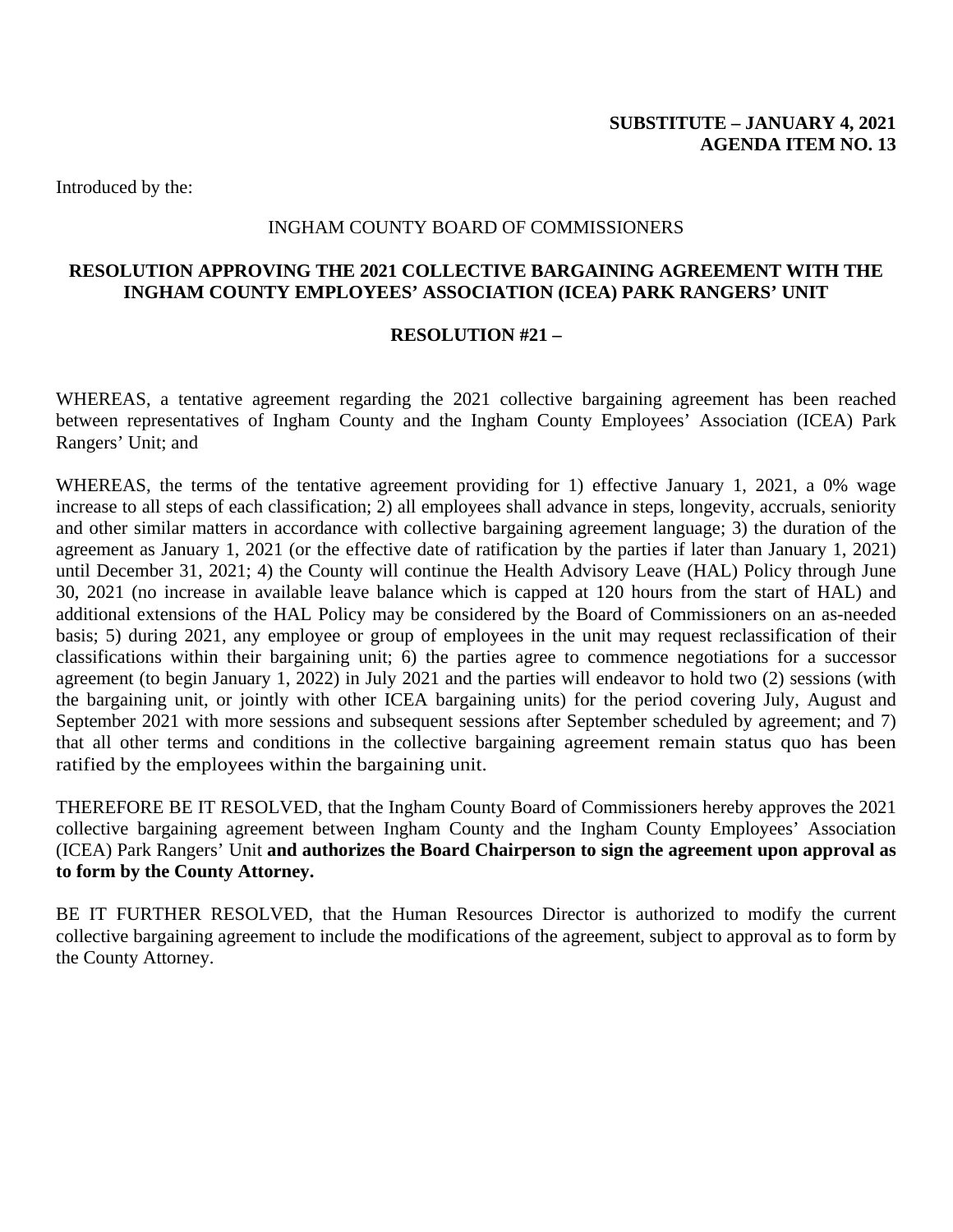## INGHAM COUNTY BOARD OF COMMISSIONERS

# <span id="page-22-0"></span>**RESOLUTION APPROVING THE 2021 COLLECTIVE BARGAINING AGREEMENT WITH THE INGHAM COUNTY EMPLOYEES' ASSOCIATION (ICEA) PUBLIC HEALTH NURSES UNIT**

#### **RESOLUTION #21 –**

WHEREAS, a tentative agreement regarding the 2021 collective bargaining agreement has been reached between representatives of Ingham County and the Ingham County Employees' Association (ICEA) Public Health Nurses Unit; and

WHEREAS, the terms of the tentative agreement providing for 1) effective January 1, 2021, a 0% wage increase to all steps of each classification; 2) all employees shall advance in steps, longevity, accruals, seniority and other similar matters in accordance with collective bargaining agreement language; 3) the duration of the agreement as January 1, 2021 (or the effective date of ratification by the parties if later than January 1, 2021) until December 31, 2021; 4) the County will continue the Health Advisory Leave (HAL) Policy through June 30, 2021 (no increase in available leave balance which is capped at 120 hours from the start of HAL) and additional extensions of the HAL Policy may be considered by the Board of Commissioners on an as-needed basis; 5) during 2021, any employee or group of employees in the unit may request reclassification of their classifications within their bargaining unit; 6) the parties agree to commence negotiations for a successor agreement (to begin January 1, 2022) in July 2021 and the parties will endeavor to hold two (2) sessions (with the bargaining unit, or jointly with other ICEA bargaining units) for the period covering July, August and September 2021 with more sessions and subsequent sessions after September scheduled by agreement; and 7) that all other terms and conditions in the collective bargaining agreement remain status quo has been ratified by the employees within the bargaining unit.

THEREFORE BE IT RESOLVED, that the Ingham County Board of Commissioners hereby approves the 2021 collective bargaining agreement between Ingham County and the Ingham County Employees' Association (ICEA) Public Health Nurses Unit **and authorizes the Board Chairperson to sign the agreement upon approval as to form by the County Attorney.**